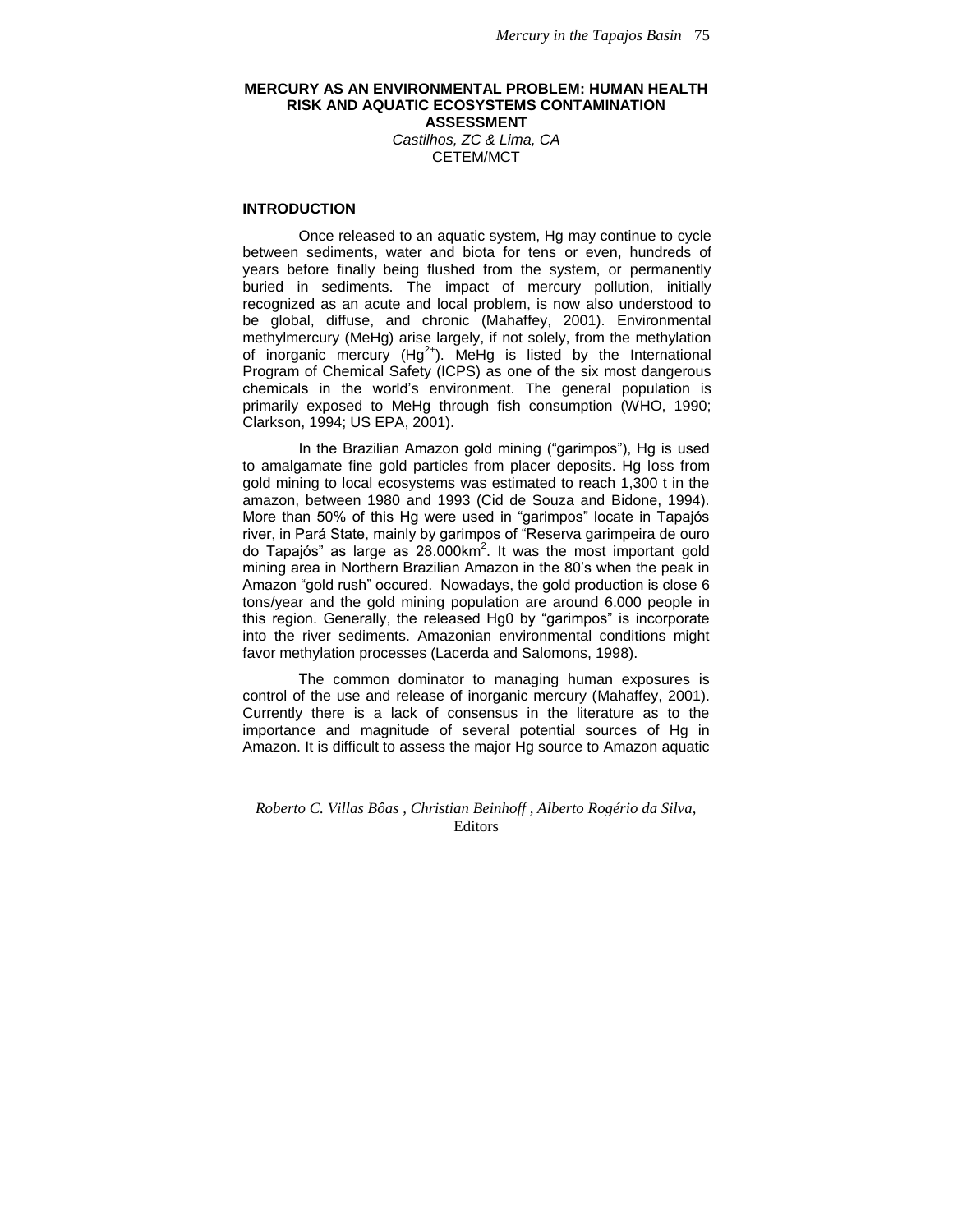ecosystems, since they integrate basin sources and direct and indirect atmospheric deposition. Atmospheric deposition can affect remote sites from sources, then affecting areas far from direct emission, which can be considered background. Major sources of Hg in the Amazon include biomass burning (Veiga et al., 1994), natural degassing (Roulet and Lucotte 1996) and gold mining (Lacerda, 1997), but we have gold mining as the principal one. Our works have been demonstrated significant differences considering Hg levels in fish from a direct influenced gold mining area (contaminated area) and a non influenced area (non contaminated area) (Castilhos et al., 2000; Castilhos et al., 2001), as well as the human health risks associated with Hg contaminated fish consumption (Bidone et al., 1997; Castilhos et al., 1998).

Socio-economic costs derived from the toxicological risks associated to this contamination should be taken into consideration, including its impact on the economic perspectives of a given region. In the case of the Amazon region, on major potential impact is on fish farming (Castilhos et al., 1998).

# **HUMAN HEALTH RISKS: MERCURY EXPOSURE DUE TO FISH CONSUMPTION BY AMAZON POPULATION FROM TAPAJÓS RIVER REGION**

Different chemical forms of mercury have quite different metabolism and toxic effects. Thus when evaluating risks to human health, each of the various chemical forms must be considered separately. The potency to produce irreversible brain damage and teratogenic effects makes MeHg the specie of mercury of greatest public health concern (Clarkson, 1994). There are many scientific publications about this subject, so a briefly description is shown below and emphasis is done in MeHg toxicity and human health risks assessment.

Most of the mercury encountered in the atmosphere is elemental mercury vapor and it is readily absorbed through the lungs, goes directly to the Central Nervous System and may be distributed throughout the body. Occupational exposure in humans indicates that neurotoxicity is the adverse effect most likely to occur at lowest exposure level (LOEL) and usually it is reversible. Elemental mercury is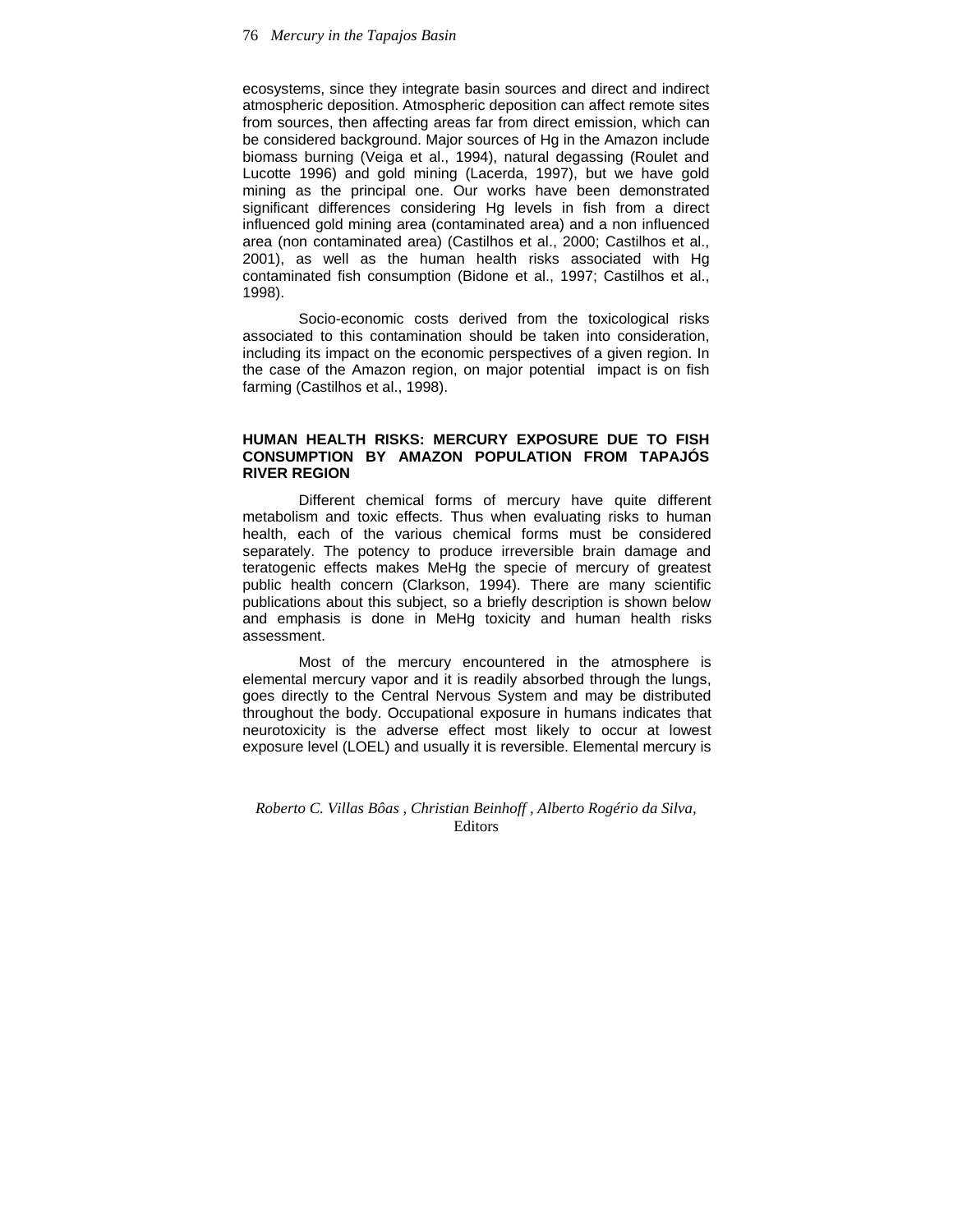categorized as Group D, unable to be classified as to human carcinogen, according to USEPA Guideline for Carcinogen Risk Assessment (USEPA, 1986).

Inorganic mercury is generally absorbed by gastrointestinal tract. Its sentinel toxic end point is kidney damage mediated through an autoimune effect. (Schoeny, 1996). There are no data on the carcinogenic effects of inorganic mercury in humans, but it has been classified as Group C, possible human carcinogen, according to USEPA Guideline for Carcinogen Risk Assessment (USEPA, 1986), because there are some evidences from animal studies.

Methylmercury (MeHg) is rapidly and extensively absorbed through the gastrointestinal tract; once absorbed it is widely distributed in the body and across blood-brain and placental barriers. There are ample data from human and animals to consider MeHg to be a development toxicant. The most important toxic effect is on the nervous system. Neurological abnormalities have been observed in humans exposed as adults or "in utero". The developing fetus is at greater risk from MeHg exposure than are adults. In addition, children are considered to be at increased risk of MeHg exposure by virtue of their greater food consumption as a percentage of body weight (mg food/kg body weight) compare to adults exposures. Additional risk from higher mercury ingestion rates may also result from the apparent decreased ability of children's bodies to eliminate mercury. MeHg appears to be clastogenic but not to be a point mutagen; that is, mercury causes chromosome damage but not small heritage changes in DNA. EPA has classified MeHg as being of high concern for potential human germ cell mutagenicity; but the data are not sufficient to permit estimation of the amount of MeHg that would cause a measurable mutagenic effect in the human population. EPA has found MeHg to have inadequate data in humans and limited evidence in animals and has classified it as a possible human carcinogen, Group C, and has not calculated quantitative carcinogenic risk values for MeHg. Given the levels of exposure most likely to occur in the U.S. population, even among consumers of large amounts of fish, MeHg is not likely to present a carcinogenic risk (Schoeny, 1996).

It has been demonstrated that Hg usually accumulates in fish tissues as MeHg, from inorganic Hg sources (Huckabee et al., 1979). The absence of a consistent relationship between Hg concentrations in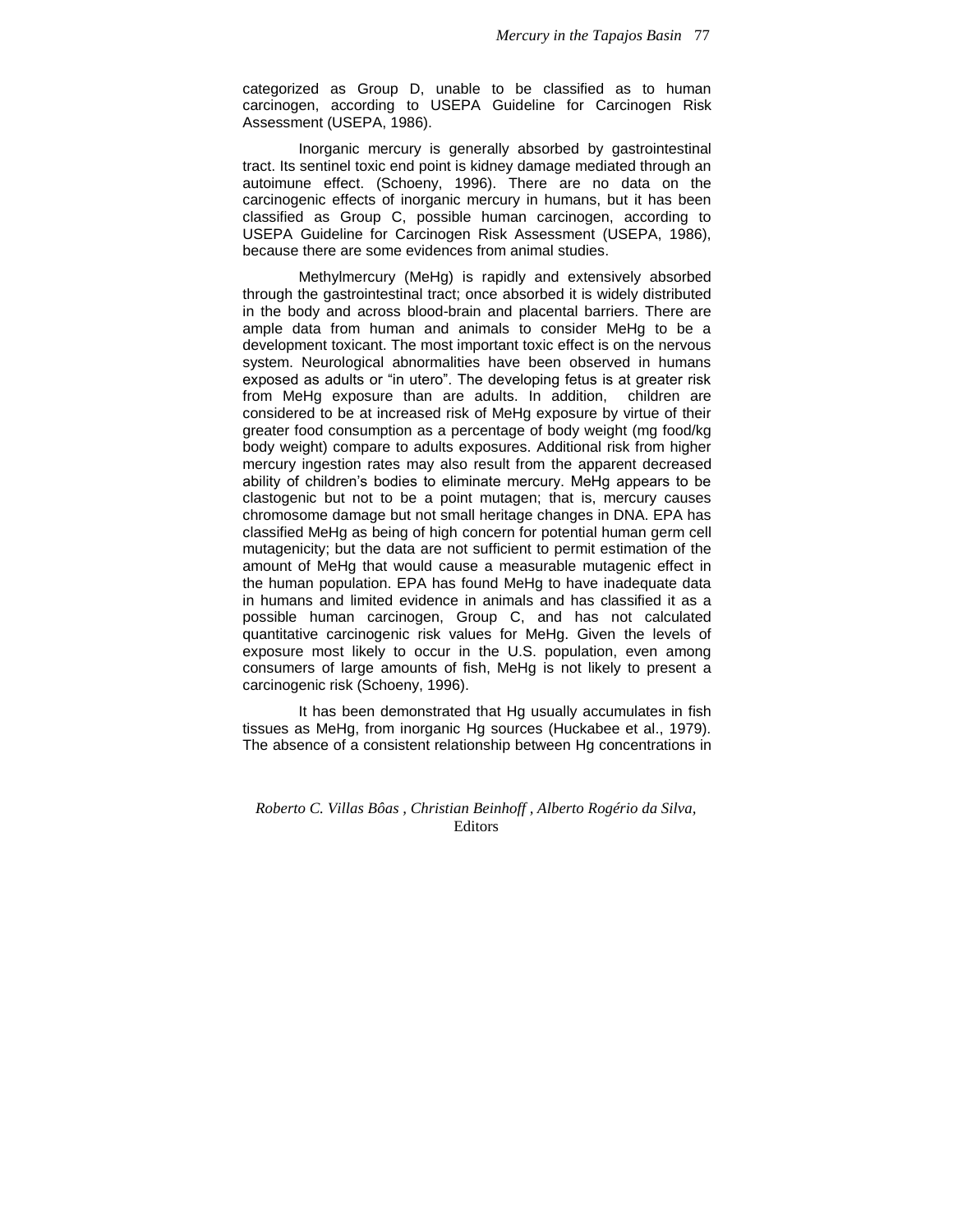water, sediment and various fish species illustrates the complexity and site-specific nature of mercury bioaccumulation. Thus, direct Hg determinations in the local biota appear to be crucial to adequately evaluating Hg sources, and, ultimately, the risk of the Hg exposure to human health (Peterson et al., 1996).

In a previous study, we reported on the Hg concentrations in the fish fauna and on the corresponding potential human exposure to Hg due to fish consumption, in a contaminated and non contaminated section of the Tapajós river basin. The contaminated site is located in the Tapajós river between the cities of Jacareacanga and Itaituba, into which the gold mining sites are distributed alongside the tributaries of the Tapajós river. The background site is located in a fluvial lacustrine system near Santarém, 250 Km downstream the contaminated site, which does not receive contamination from the site, but has the same basic characteristics. We sampled and analyzed 541 specimens from 22 fish species: 238 from contaminated area and 303 from noncontaminated area. They include representatives of about 85% of the species caught and commercialized in the study areas (Isaac and Ruffino, 1995). The catch and market show a relationship 1:1 between carnivorous and noncarnivorous species in this region. The same relationship is thus assumed for human consumption.

Mercury was analyzed in the fish muscle through Atomic Absorption Spectrophotometer (A-G/VARIAN MODEL) using a Vapor Generation Acessory-VGA (CVAAS). The samples were diggested in sulfuric-nitric acid solution in the presence of vanadium pentoxido 0.1%; the oxidation completed by adding potassium permanganate 6% until the fixation of the violet color. Immediately before the determination, the excess of permanganate was reduced with hydroxylamine 50% (Campos 1990). Reference standard IAEA-fish muscle tissue with a certified Hg concentration of  $0.74\pm0.13$   $\mu$ g.g<sup>-1</sup> were also analyzed, giving a value of  $0.73\pm0.08 \,\mu$ g.g<sup>-1</sup> (n=4).

The "fish enrichment factors" for Hg were calculated by equation FEF= (Hg  $_{\text{contaminated site}}$  - Hg  $_{\text{background}}$ ) / Hg  $_{\text{background}}$ , showed that the contaminated site is enriched *vis-a-vis* the background location for total fishes, noncarnivorous fish and carnivorous fish from 0.5, 0.6 to 0.8 (or plus 50%, 60% and 80%), respectively and the differences between means are statistically significant (Student's t-test; p<0.001). The results are shown in Table 1.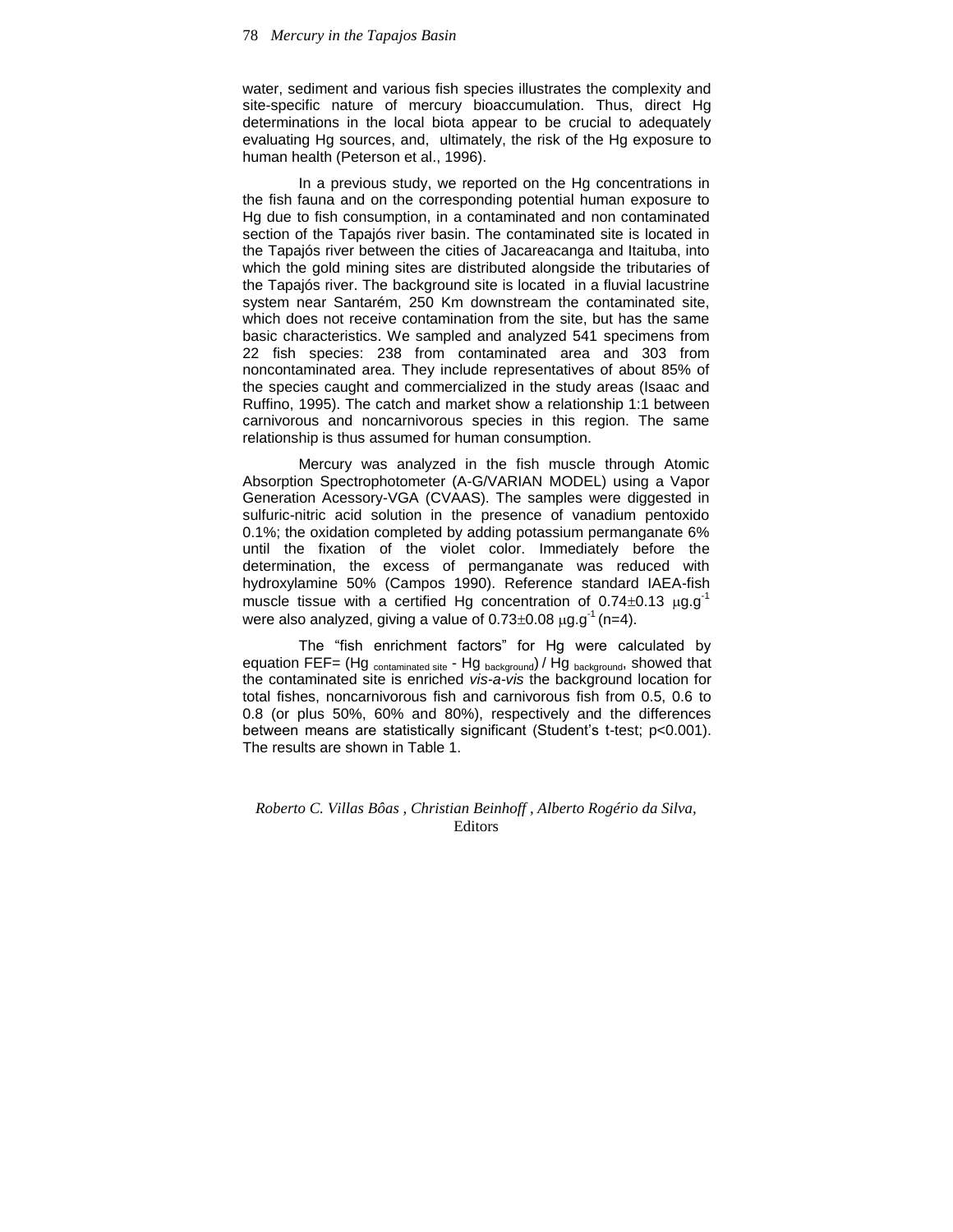| Table 1. Fish Hg mean concentration ( $\mu$ g.Kg <sup>-1</sup> ) in carnivorous |
|---------------------------------------------------------------------------------|
| species and non carnivorous species from the background                         |
| location and from the contaminated site and the "fish enrichment                |
| factor", FEF values for the study area; $(n)$ = number of samples.              |

| <b>Food Habit</b> |                     | Hg mean concentration ( $\mu$ g.Kg <sup>-1</sup> ) | <b>FEF</b> |
|-------------------|---------------------|----------------------------------------------------|------------|
|                   | Background site (n) | Contaminated site (n)                              |            |
| Carnivorous       | 228±171 (159)       | 420±230 (98)                                       | 0.8        |
| Non carnivorous   | $39\pm47(144)$      | $62 \pm 53$ (140)                                  | 0.6        |
| Total             | $138 \pm 159$ (303) | 210± 240 (238)                                     | 0.5        |

We used a screening approach to compare the potential human health hazard between areas (US EPA, 1989). Although this assessment may be simplistic, in particular for MeHg, it allows easy comparison between populations under different levels of exposure to a given pollutant. This method permits that the differences between contaminated and background area must be applied so that the toxicological - rather than simply the statistical - significance of the contamination can be ascertained. The knowledge of background (i.e., pre-impact or "natural") environmental conditions permits the establishing of physical standard reference of the environmental quality.

Risk assessments recommended by US EPA follow the paradigm established by the National Academy of Sciences. This entails a series of interconnected steps including hazard identification, dose-response assessment, exposure assessment, and risk characterization, which are briefly described in this paper. Hazard identification uses available data on biological end points related to a material to determine if that material is likely pose a hazard to human health; these data are also used to define the type of potential hazard. In the dose-response assessment, data from human and animal studies are used to estimate the amount of material that is expected to produce a given effect in humans. In this step it is generally necessary to apply mathematical models to the data to calculate a quantitative risk estimate usable for low-dose response, resulting in reference doses (RfD) and slope factors (SF) for noncarcinogenic and carcinogenic effects respectively. The exposure assessment seeks to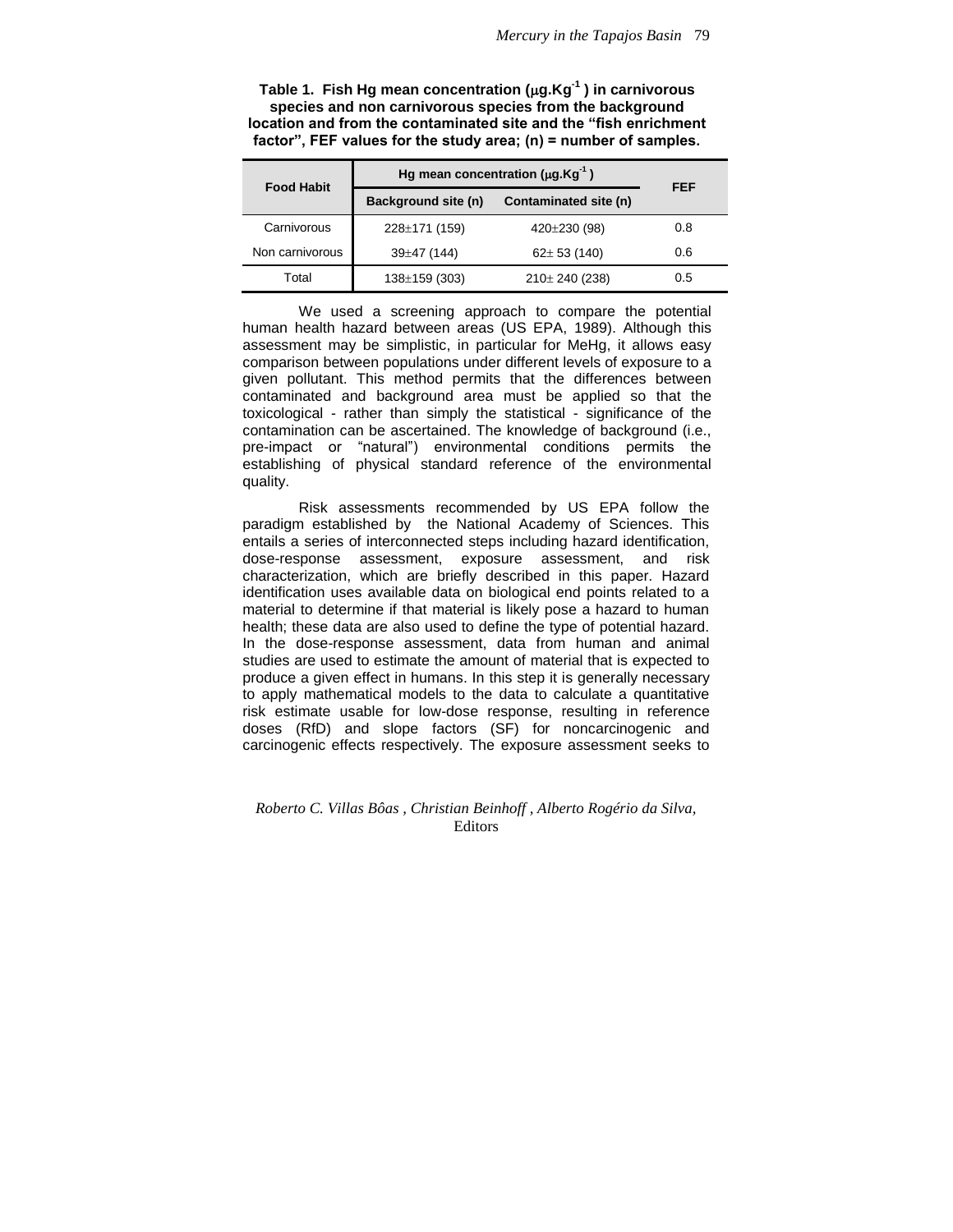determine the extent to which a population is exposed to the material and uses available data relevant to population exposure. Fate and transport of the material in the environment, routes of exposure, and pharmacokinetics of material once in the body may be considered in the exposure assessment. Risk characterization is the last step of the risk assessment process. This step evaluates assessments of human health and ecological effects and delineates areas of uncertainty, limitations and assumptions made in the risk assessment.

At a screening level, a Hazard Quotient (HQ) approach, assumes that there is a level of exposure (i.e., RfD = Reference of Dose) for non-carcinogenic substances below which it is unlikely for even sensitive populations to experience adverse health effects. HQ is defined as the ratio of a single substance exposure level (*E*) to a reference of dose (E/RfD). When HQ exceeds unity, there may be concern for potential health effects. The estimated exposure level was obtained by multiplication of 95<sup>th</sup> percentil upperbound estimate of mean Hg concentration considering all fish samples (156.0  $\mu$ g.kg<sup>-1</sup> for background location and 240.0  $\mu$ g.kg<sup>-1</sup> for contaminated site) – as suggested by US EPA (1989) – by the adult human ingestion rate for riverside populations (0.2  $Kg.d^{-1}$ ) that consume more fish and therefore, the most harmful situation, and divided by 70 kg, considering the weight average human adult. The MeHg RfD value is  $1$  E-04 mg.Kg<sup>-1</sup>.d<sup>-1</sup> (IRIS, 1995) and its uncertainty factor is 10 and its confidence level is high. The resultant MeHg HQ is 4 and 7 for the background and for contaminated sites, respectively. These results suggest the need for further research on the potential health hazard from MeHg exposure in local population, even for what is considered here as background exposure. The results are shown in Table 2.

Hair concentrations of Hg are proportional to blood concentrations at the time of the formation of the hair strand. The estimates of Hg concentration in blood and in hair in contaminated and in noncontaminated sites were done by using the single-compartment model (WHO, 1990), through which the steady-state Hg concentration in blood (C) in  $\mu$ g.L<sup>-1</sup> is related to the average daily dietary intake (d) in  $\mu$ g of Hg, as follows: C = 0.95  $*$  d. The estimated hair Hg concentration (11.4  $\mu$ g.g<sup>-1</sup>) agree with the observed 16.6 $\pm$ 10.5  $\mu$ g.g<sup>-1</sup> total Hg concentration and the observed  $15.2 \pm 10.5$   $\mu$ g.g<sup>-1</sup> MeHg concentration reported by Akagi et al. (1994) in hair samples from 48 individuals from contaminated site of the Tapajós river. The chemical Hg speciation in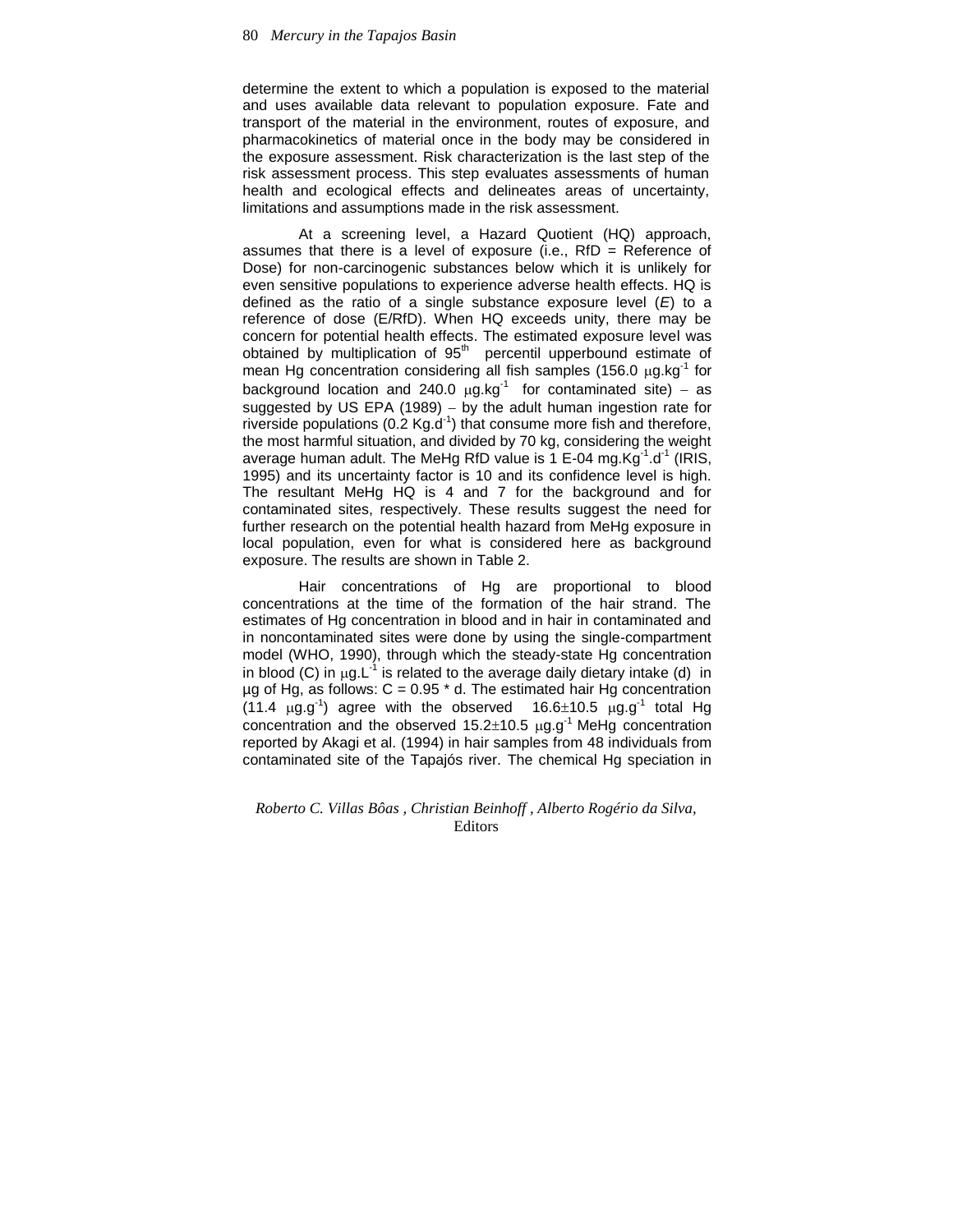hair samples indicated that  $\sim$  88% of the total Hg concentrations were MeHg. The total Hg in hair reported by Akagi et al. (1994) could be related to  $\sim$  65  $\mu$ g.L<sup>-1</sup> in blood, using the single-compartment model. This value agree with the data reported by Cleary (1994) in blood from 12 residents of a fishing village of Jacareacanga  $(74.8 \pm 61.0 \,\mu g.L^{-1})$ . The results are shown in Table 2.

**Table 2. Hg concentration in fish (g.g-1 ); estimated intake (D; g.kg-1 .d-1 ); Reference Dose (RfD); Hazard Quotient (HQ); estimated average Hg daily intake (d; g.d-1 ); estimated blood Hg concentration (b; g.L-1 ) and estimated hair Hg concentration (h; g.g-1**

| ٧<br>۰,<br>×<br>×. |  |
|--------------------|--|
|--------------------|--|

| Location              | Hg in fish*<br>$(\mu g. g^{-1})$ | D<br>$(\mu g.kg^{-1}.d^{-1})$ | <b>RfD</b><br>$(\mu g.kg^{-1}.d^{-1})$ | HQ | D<br>$(\mu g.d^{-1})$ | в<br>$(\mu g.L^{-1})$ | н<br>$($ ug.g <sup>-1</sup> ) |
|-----------------------|----------------------------------|-------------------------------|----------------------------------------|----|-----------------------|-----------------------|-------------------------------|
| Background            | 0.16                             | 0.4                           | 0.1                                    | 4  | 31                    | 29.5                  | 7.3                           |
| Contaminate<br>d site | 0.24                             | 0.7                           | 0.1                                    |    | 48                    | 45.6                  | 11.4                          |

\* 95 percent upper confidence limit on the arithmetic mean

This report is of screening level, and uncertainty remains as to the health effects of eating large quantities of contaminated fish in the area studied, however our results agree with WHO recommendation: "measure to reduce methylmercury exposure via consumption of fish will need to consider the impact of these measures on the overall dietary requirements of these individuals", in view of the importance of fish consumption for the local population, particularly significant in the absence of any other abundant food resource. As a general rule, it is advisable to start the assessment with the "worst case" study; for any given environmental risk, we must assume the worst and then attempt to prove that a better situation exists (Wilson, 1991).

Also, uncertainties of the RfD statistics have been reported, suggesting an under-estimation of RfD for Hg presented in IRIS, 1995 (Smith and Farris, 1996). However, currently neurodevelopment problems in children secondary to maternal MeHg consumption during pregnancy are considered to be the most sensitive indicators of adverse effects of MeHg exposures. The oral RfD (1 E-04 mg.Kg $^{-1}$ .d $^{-1}$ ) is associated with a maternal whole blood mercury concentration of 5.8  $\mu$ g.L<sup>-1</sup>. Although more protective than some other recommendation, this RfD has been found to be based on credible science by the United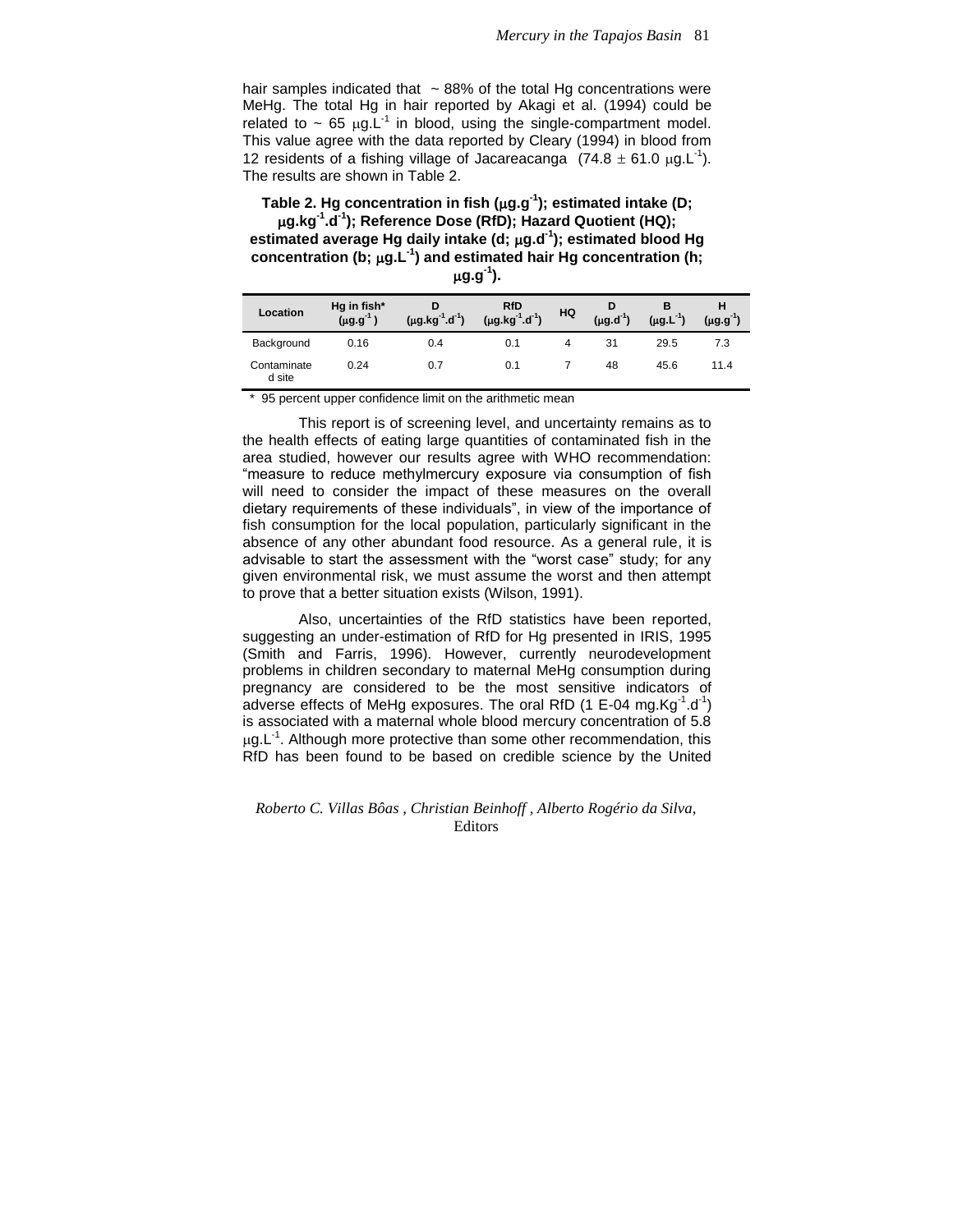States National Academy of Sciences Committee on the Toxicology of Methylmercury. Most recently additional findings describing adverse cardiovascular and immunological effects of low-dose MeHg exposure suggest that these organ systems are at least as sensitive, and possibly more sensitive, than the developing nervous system.

Table 3 shows the toxicity values derived by US EPA (2001) for elemental, inorganic and organic mercury, mainly MeHg, concerning to human exposure and critical adverse health effects. The toxicity values, presented here, are Reference Concentration (RfC) and Reference Dose (RfD) for elemental, inorganic and organic mercury, respectively. The modified factors (MF) and uncertainty factors (UF) for each toxicity value express the confidence level in them and are estimated depending on the quality of data base available.

| <b>Species</b>    | <b>Critical effects</b>           | UF   | <b>MF</b> | <b>BMDL</b><br>(NRC) | <b>RfD</b><br>$(\mu g.kg^{-1}.d^{-1})$ | <b>RfC</b><br>$(\mu g/m^3)$ |
|-------------------|-----------------------------------|------|-----------|----------------------|----------------------------------------|-----------------------------|
| Elemental         | Neurological<br>effects* (adults) | 30   | 1         |                      |                                        | 0.3                         |
| Inorganic         | Autoimmune<br>effects             | 1000 | 1         |                      | 0.3                                    |                             |
| Organic<br>(MeHg) | Neurological<br>effects (child)   | 10   |           | 58 ppb               | 0.1                                    |                             |

**Table 3. Toxicity values (RfD and RfC) for mercury species concerning to human exposure and critical adverse health effects.**

UF= uncertainty factor; MF= modifying factor; NRC- National Resource Council; BMDL Benchmark lower limit dose related to MeHg in cord blood; \*The critical effects related to human exposure to elemental mercury: hands tremor; increases in memory disturbances; slight subjective and objective evidence of autonomic dysfunction.

Recent studies have examined populations that are exposed to lower levels of MeHg due to fish consumption, including studies of populations around the Great Lakes, the Amazon basin (Câmara and Corey, 1992; Câmara et al.,1993; OPAS/OMS, 1996), the Seychelles Island and the Faroe Island (USEPA, 1997). The last two studies are of large populations of children presumably exposed in utero. The results from the Seychelles study of fetal MeHg exposure and child development, involving a main results of 779 infant-mother pairs highlights the difficulties in interpreting epidemiologic studies of this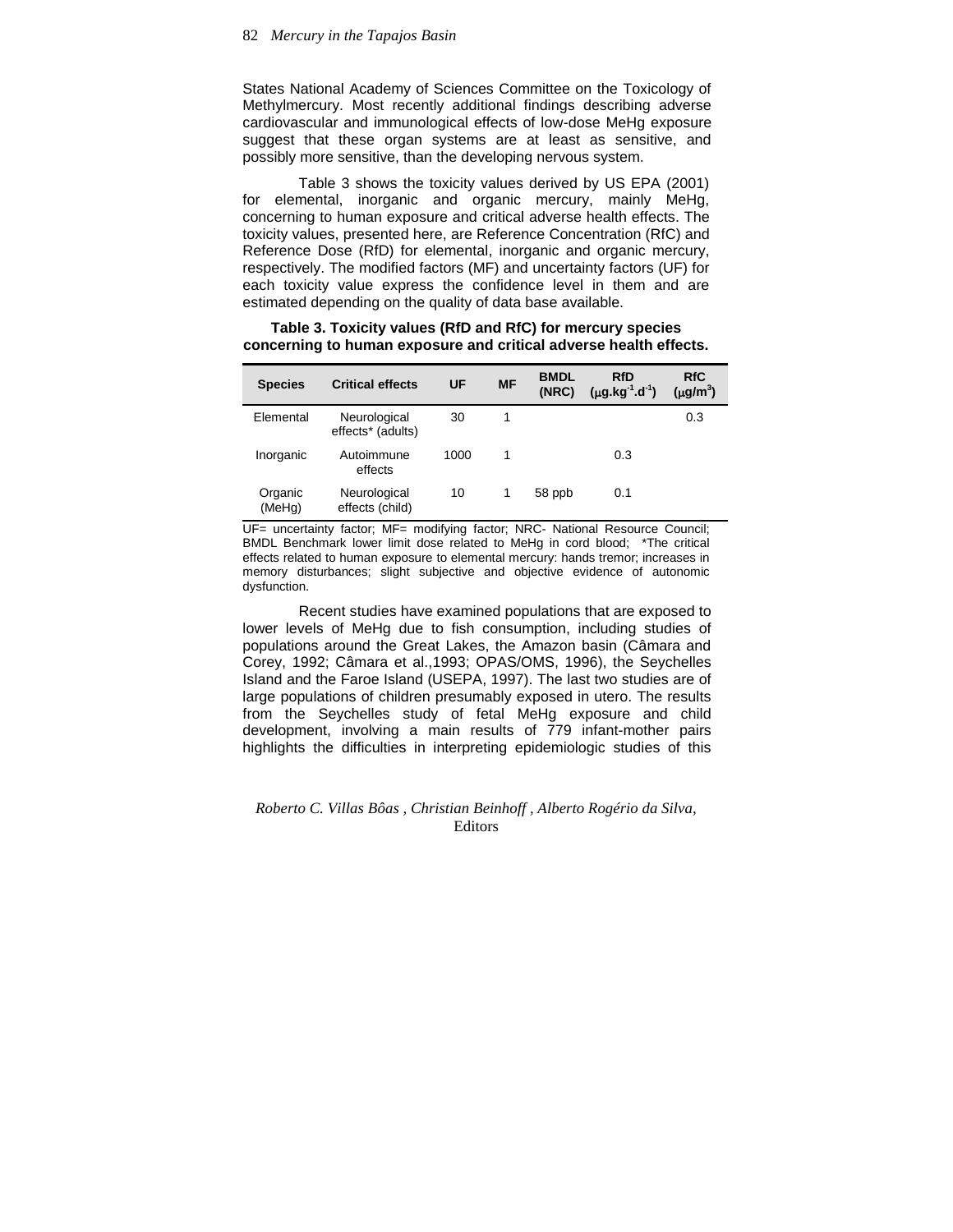type (Mayers et al. 1995; Mayers et al., 2001). Maternal total hair mercury values during pregnancy ranged from 0.5 to 26.7ppm with a median of 5.9 ppm. This value is close with those estimated for hair from the local populations in the background site.

Significant uncertainties remain, however, because of issues related to exposure, neurobehavioral endpoints, confounders and statistics, and study design. Additional data are needed on the exposure levels at which humans experience subtle, but persistent, adverse neurological effects. Data on immunologic and reproductive effects are not sufficient for evaluating of low-dose MeHg toxicity for these end-points (US EPA, 1999).

In addition, one should take in account that epidemiological control, which may represent a useful "feed-back" for the adjustment of preventive measures in the case of slight and reversible pathologies due to environmental impacts, has no preventive value in the case of irreversible damages (Zapponi, 1988). It has been expanded recognition of the range of adverse effects of MeHg on human and animal health, and the results have been a marked change in interpretation of what degree of mercury exposure is considered excessive. This parallels broad changes in approach by public and environmental health authorities: emphasis on primary prevention rather than only treatment of disease (Mahaffey, 2001).

## **MERCURY IN FISH: SPATIAL AND TEMPORAL ENVIRONMENTAL CONTAMINATION ASSESSMENT FOR DECISION-MAKING AND PROPOSED METHODOLOGY**

Aquatic organisms accumulate MeHg from water, food and sediment. Both dissolved, inorganic Hg and MeHg accumulate in phytoplankton. However, in contrast to MeHg, inorganic Hg is not biomagnified as the trophic transfer from phytoplankton to zooplankton. At the base of the food chain MeHg typically constitutes a smaller percentage of Hg pool, but within the fish community, virtually all the Hg is MeHg. In addition, MeHg attains its highest concentration in the tissues of fish at the top of aquatic food chain, the carnivorous fish. Elimination of MeHg by fish is very slow relative to the rates of uptake and the accumulation. The direct bioaccumulation factor (BAF) or bioconcentration factor (BCF) of Hg is defined as the ratio of Hg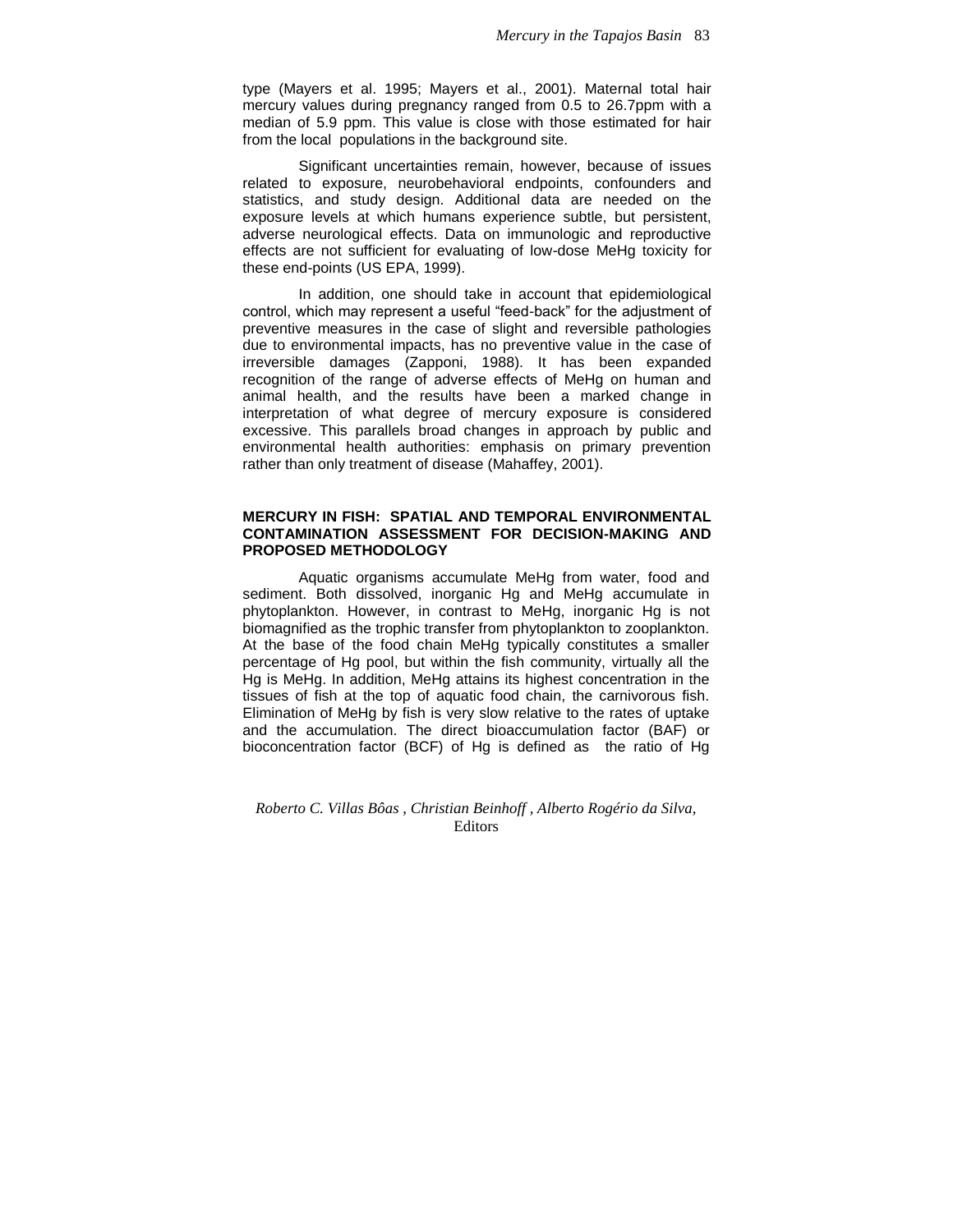concentration in fish tissue to the Hg concentration in water. The indirect bioaccumulation or biomagnification is the accumulation of a chemical in a given species according to its trophic levels in the food chain (Bruggeman, 1982).

Castilhos & Bidone (2000) have characterized the Hg biomagnification in the amazon ichthyofauna from the Tapajós River Region, suggesting a general trophic sequence as: herbivorous = or < detritivorous < omnivorous < planktivorous < carnivorous omnivorous = carnivorous ichthyophagous.

Bioaccumulation and/or biomagnification are the most direct study of mercury reaction at the environmental interface of the aquatic organisms. In environmental hazard analysis, the ecological effect of a specific substance on an organism or group of organisms in an aquatic system can be described as a function of the dose during a defined period of time. Although the bioaccumulation/biomagnification<br>processes have not been traditionally interpreted as a processes have not been traditionally interpreted as a pharmacological/toxicological "effect", one could suggest that as higher the internal dose (bioaccumulation), the higher is the potential aquatic risk. Moreover, several effects show a positive correlation with exposure but a causal-effect relationship is a difficult task to access, but bioaccumulation/biomagnification processes, which have to have, at least, exposure conditions for a determinant chemical agent. In this particular context, the ecological effect is defined as Hg-content in fish. In addition, the US EPA concluded that it is more appropriate, at this time, to derive a fish tissue (including shellfish) residue water quality criterion for MeHg rather than a water column-based water quality criterion. This new criterion is based directly on the dominant human exposure route to MeHg, and the resulting Fish Residue Criterion (TRC) is 0.3 mg MeHg/kg fish. This is the concentration in fish tissue that should not be exceed based on a total fish and shellfish consumption-weighted rate of 0.0175 kg fish.d-1 (US EPA, 2001).

In general, the Hg levels in fish muscles show large interindividual variability, resulting in very high values for relative standard deviation (US EPA, 1999). Many factors have been considered as important in the bioaccumulation and/or biomagnification of Hg in fish. Among them, the Hg load-dependent factors in the aquatic environment, specially those related to Hg in sediments and environmental conditions, like bio-production (Häkanson, 1980; 1991);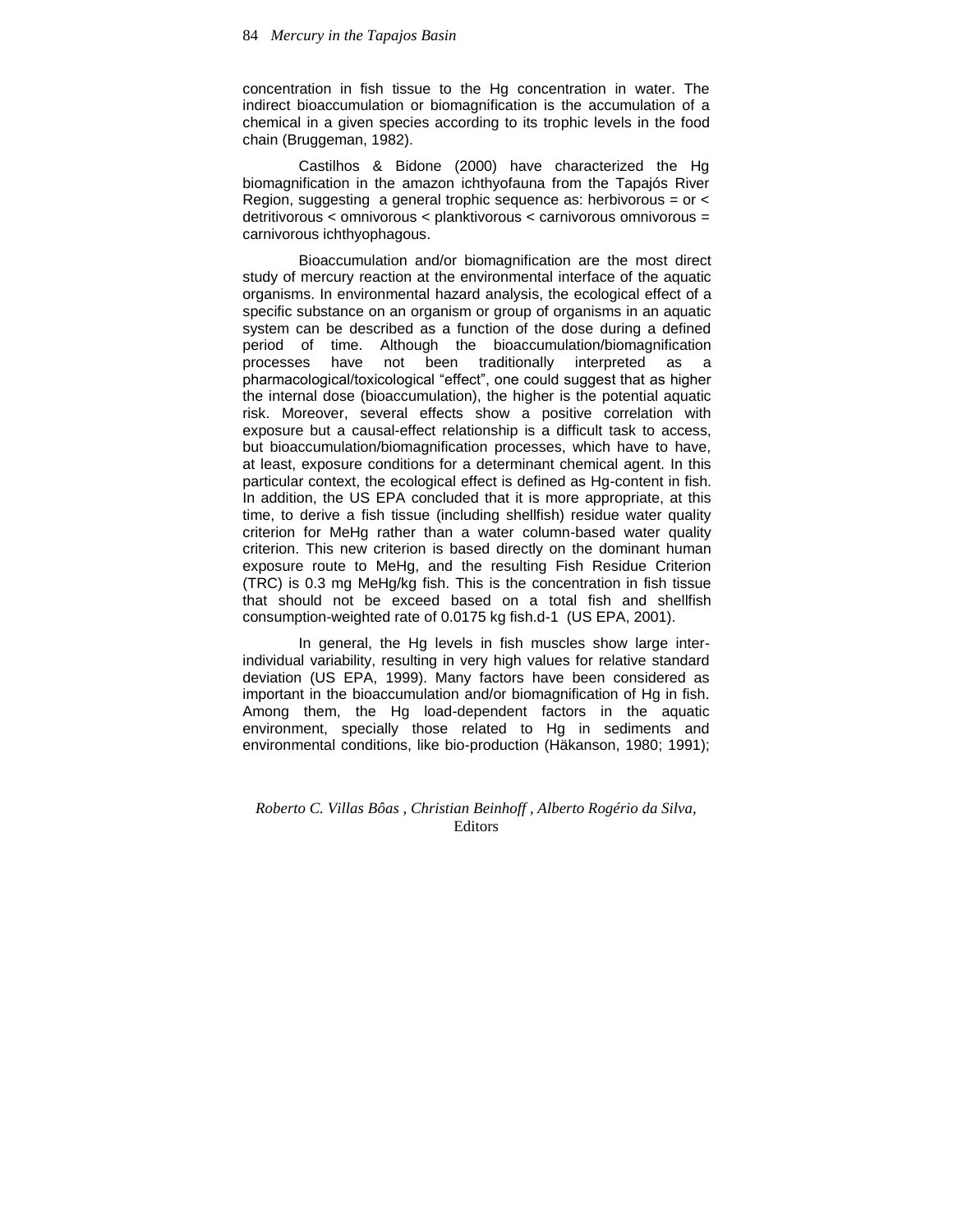as well as local biota's physiological-dependent factors, like size, length, age and metabolic rate (Phillips, 1980; WHO, 1990); and, in addition, the food-chain characteristics (Cabana et al, 1994). So, Hg levels in fish for spatial and/or temporal comparisons have been normalized by the average Hg content in 1 Kg of fish (as pike) (Johnels et al., 1967; Häkanson, 1991), by using only fish of one year old (Post et al, 1996), or a specific length (Scruton, et al., 1994), or a specific weight (Watras et al., 1998).

Castilhos et al (2001) suggested a field dose-response approach as a tool for assessing the environmental Hg contamination, through the mercury analysis in fish. Dose-response approach is usually used for analysis of data from laboratory or epidemiologic studies. However, we have proposed its use for assessment of Hg contamination in fish sampled from field. This methodology was used to assess the Hg contamination in fish from Tapajós River Region. The Tucunaré (*Cichla* spp) specie was chosen for many reasons. At the moment, there are few toxicokinetics studies from field or laboratorycontrolled conditions about Hg in *Cichla* spp., but this specie may be considered good bioindicator of Hg accumulation in the Amazonian ecosystem, specially because of its time-integration capacity. According to the reproductive strategies, carnivorous icthyophagous *Cichla* spp could be classified as "in equilibrium" (Winemiller, 1989 cited in Ruffino & Isaac, 1995). The fish considered "in equilibrium" are the most sedentary and present a territorial behavior. Their density does not change strongly during the year. Spawning season is long and it is not necessarily at the beginning of the flood time. Their preferred habitat is lentic (slow moving) water. The influence of amazonian seasonality (well characterized by two hydrological periods: a low waterlevel and a high waterlevel period) on Hg accumulation in fish was studied and the results showed that carnivorous fish, including *Cichla* spp, were not affected by seasonality (Castilhos, 1999). Their fine taste and abundance in native habitat have made it an important commercial specie (Ruffino and Isaac, 1995). Also, Tucunaré was reported as most frequently consumed fish by indigenous community in Pará State (Brabo et al., 2000).

The results showed different daily uptake doses by Tucunaré (*Cichla* spp.) between non-contaminated and contaminated areas (~4.0 times), and such differences could be attributed to different Hg loading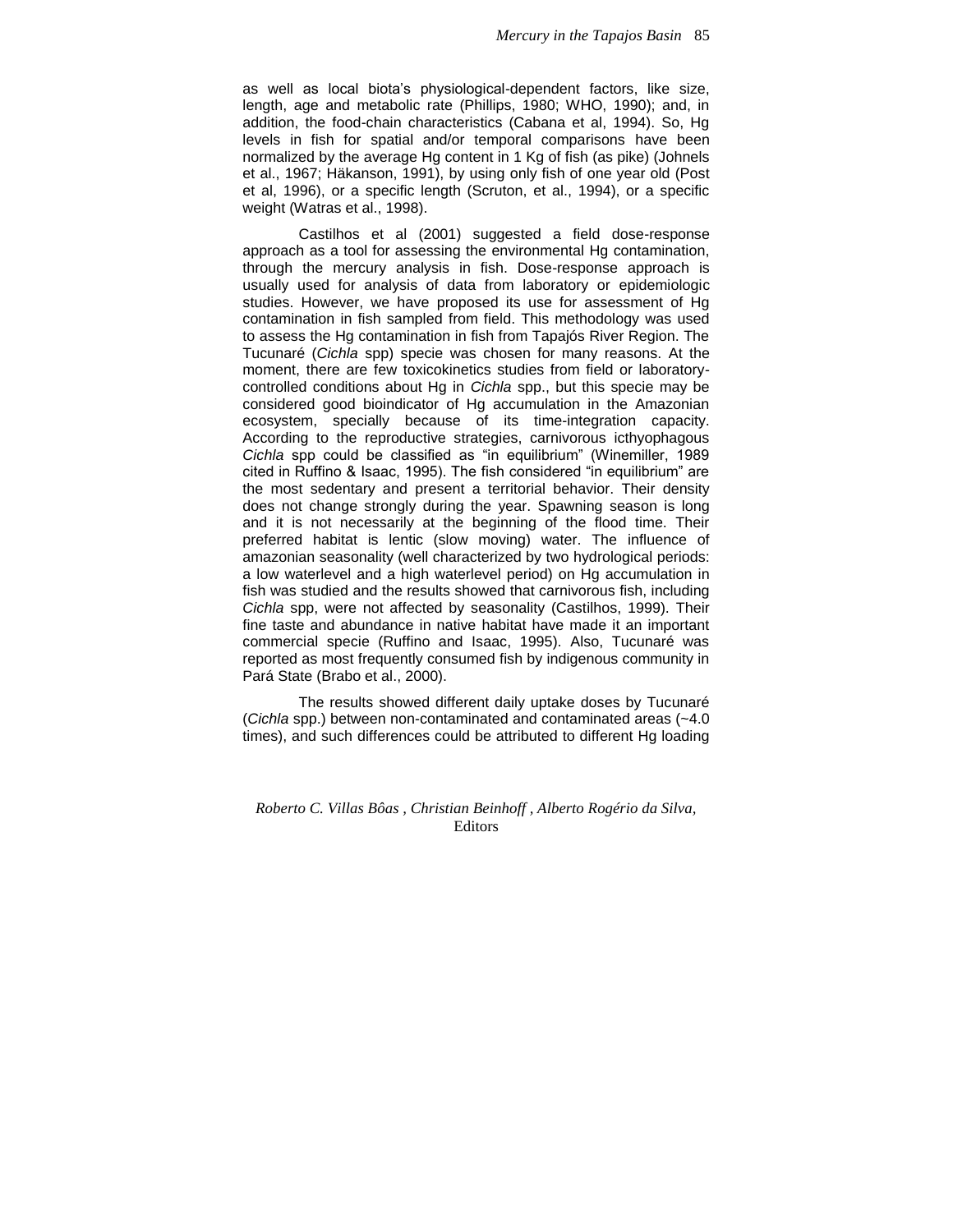rates between the studied areas, and also, could be a consequence of a potential pollution source, the gold mining activity.

We have also tested the applicability of the proposed methodology (DRAC) by using the literature data (Castilhos and Lima, 2001). Seven species of fishes from 8 different aquatic ecosystems, including lentic and lotic freshwater, estuarine and marine ecosystems, that were chosen from scientific publications, in which Hg levels in muscles and estimated age or measured length for individual specimens, were available.

The "DRAC" methodology was described in a previous work (Castilhos et al., 2001), and a brief description is presented as follows. The dose-response relationship has the competence to absorb interindividual variability. The responses are of two kinds: quantal and quantitative. The quantal test are designed to estimate the concentration of a test material that affects 50% of the test organisms, the mean effective dose (ED 50% or ED50). One must choose the effect to be observed. Thus, this is a quantal rather than a graded response, since the specific effect is either present or absent. The ED50, for accumulation of Hg by fish, indicate the exposure time necessary to attain those tissue concentration levels by half of the exposed individuals. Some methods are used to calculate ED50, and, among them, there is the "probit" method (American Public Health Association, 1985; Ross and Gilman, 1985).

The D50 for accumulation of Hg by fish (accumulation dose 50 or AD50) indicates the exposure time necessary to attain those tissue concentration levels by half of the exposed individuals. This resulting time can be related to response, as follows:  $t_{\text{exposure}} * C = \text{constant}$ (adapted from Dämgen and Grünhage, 1998); in which a certain response (K, constant) can be achieved from a exposure time ( $t_{exposure}$ ) and the concentration in the aquatic environment C; such concentration will result as a potential dose or daily uptake rate (DUR), expressed in  $\mu$ g.Kg<sup>-1</sup>.d<sup>-1</sup>. From these results one could estimate the exposure time to reach either 300  $\mu$ g.Kg<sup>-1</sup> or 500  $\mu$ g.Kg<sup>-1</sup> and compare the contamination magnitude (or bioavailability) among different aquatic ecosystems.

The objectives were: (i) to establish and compare the doseresponse relationship for Hg accumulation by different fish species, from several ecosystem and collection time (ii) to estimate and compare the daily Hg uptake rate by those different fishes; (iii) to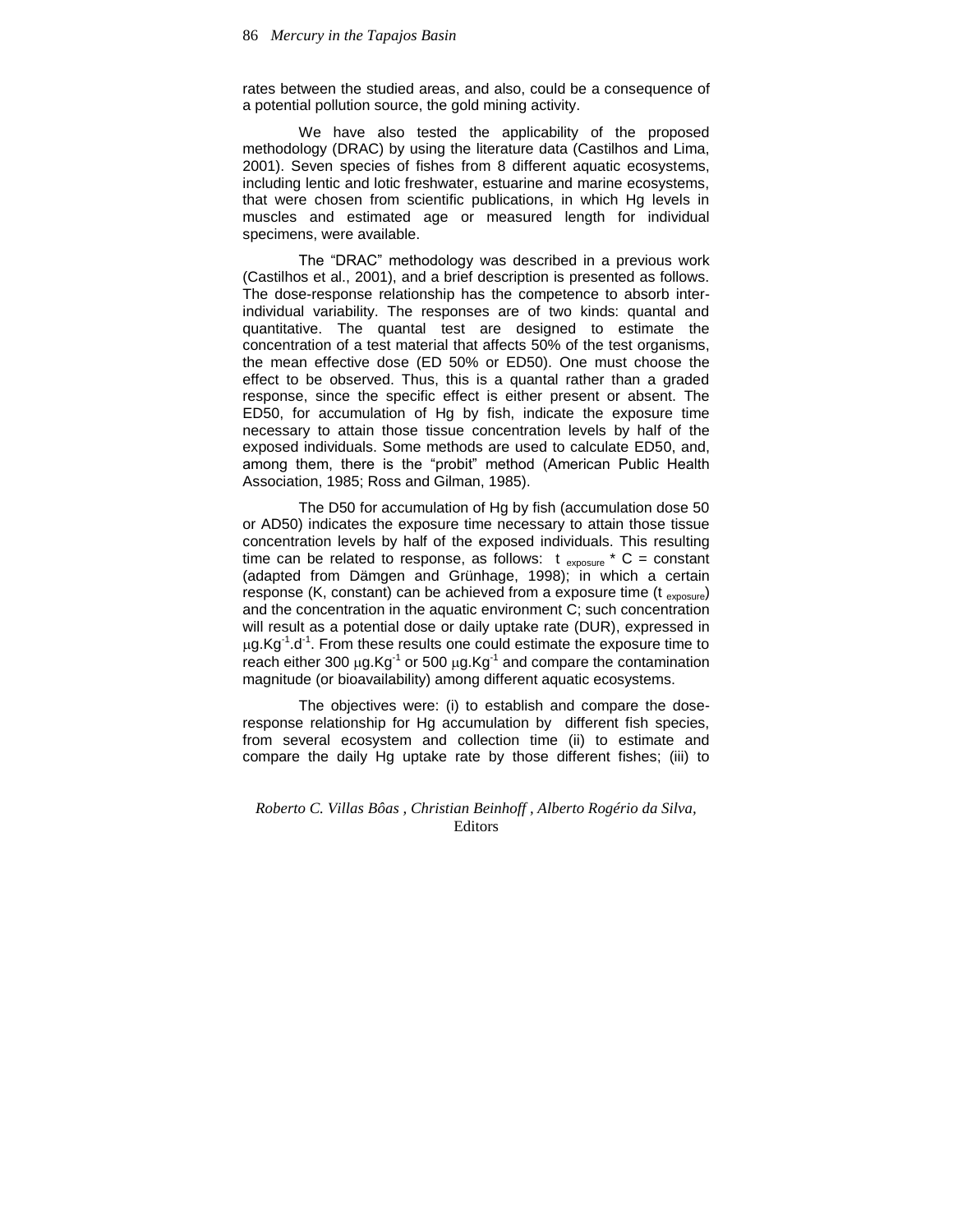estimate and compare the potential exposure time necessary for Hg accumulation to reach  $500 \mu g.Kg^{-1}$ , the limit concentration for human consumption, adopted in many countries, and, (iv) to present this approach, in addition to that expressed by U.S. EPA, for water quality criteria for methyl-mercury.

The results are presented in Table 4, which displays the popular name of the fish*,* the local and time of sampling, food habit, number of collected specimens, observed effect (OE), daily uptake rate estimate (DUR), estimate of time of exposition to reach  $300 \mu g.Kg^{-1}$  and  $500 \mu g.Kg^{-1}$ , respectively, and references. Comparing the OE values (mean Hg concentration in  $\mu$ g.kg<sup>-1</sup>) in the population sampled, for piscivorous and zooplanktivorous fishes, one could suggest the following crescent order of contamination or crescent contamination magnitude/bioavailability: Sepetiba Bay (corvina) < Ilha Grande Bay (corvina) = Guanabara Bay (corvina) = lagoons-Santarém (tucunaré) < Conceição Lagoon (corvina) < Tongue River- reservoir (white crappie) < Tongue River-reservoir (walleye) = Tongue River-reservoir (pike) = Tapajós River (tucunaré) < Tongue River- reservior (sauger) < Gulf of Trieste (conger-conger) < Tucuruí River- reservoir (tucunaré). However, considering the daily uptake rate estimates and/or the time necessary for half of the specimens to reach  $500 \mu g.Kg^{-1}$ , the order of contamination is altered to: Tongue River-reservoir (white crappie) < Conceição Lagoon (corvina) < Ilha Grande Bay < Guanabara Bay < Sepetiba Bay < Tongue River-reservoir (pike = sauguer= walleye) = lagoons-Santarém (tucunaré) < Tapajós River (tucunaré) < Gulf of Trieste (conger-conger) < Tucuruí River-reservoir (tucunaré).

Considering TRC, sauger (Tongue River), tucunaré (Tucuruí Reservoir) and conger-conger (Gulf of Trieste) showed Hg levels above the limit. However, looking at the estimated daily uptake rates, northern pike, sauger and walleye (Tongue River) and tucunaré (lagoons=Santarém) showed the same value:  $0.2\mu$ g.kg<sup>-1</sup>d<sup>-1</sup>. The estimated daily uptake rates for conger-conger (Gulf of Trieste), tucunaré from Tapajós River and tucunaré from Tucuruí Reservoir resulted in 2 times, 4 times and 8 times higher than  $0.2\mu$ g.kg<sup>-1</sup>d<sup>-1</sup>, respectively. The zooplanktivorous fish from Tongue River reservoir became, as expected, the less contaminated specie compared to carnivorous and piscivorous fish. For the Tucuruí system the possible differences in the tucunaré growth rate should be investigated, since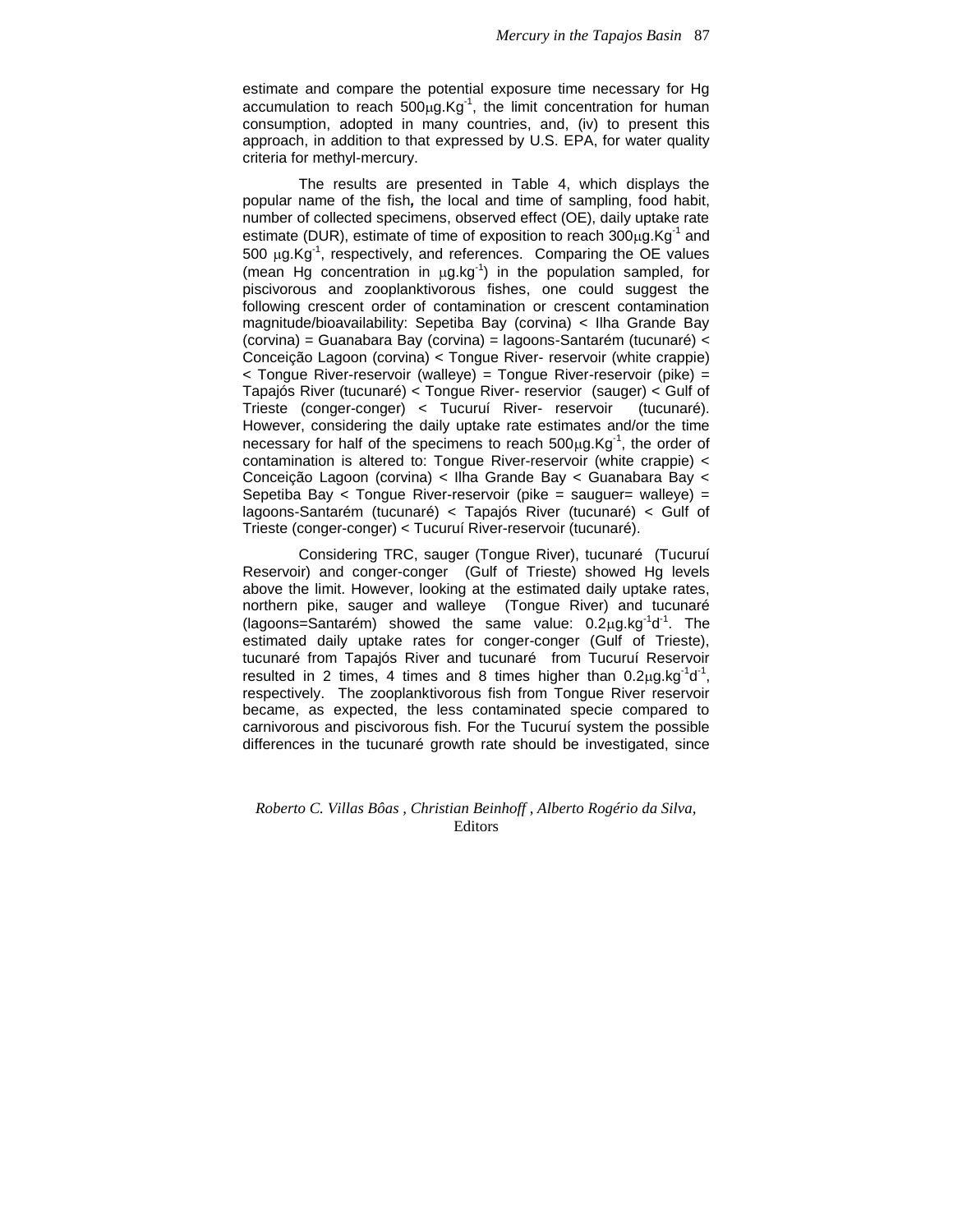the literature data indicate the existence of dwarf species in reservoirs (Doyon et al., 1998).

The objective was to test the applicability of the dose-response approach as a tool for environmental assessment mercury contamination by using the literature data. Indeed, the results might not represent, actually, the magnitude of mercury contamination/availability among those sites, because there are significant differences in temporal sampling as well as in analytical procedures.

We suggest that, in addition to TRC (0.3 mg methylmercury / kg fish) for specific fish specie, one could estimate the daily uptake rate, which may express the bioavailability of mercury in a defined aquatic ecosystem, and compare the time necessary to attain the TRC value. The dose-response approach might permit an integrate comparison among different aquatic ecosystems using the same or different fish species. The DRAC is a simple and fast methodology and can be applied to any data bank including spatial and temporal contamination assessment for environmental contaminants that show bioaccumulation.

*Acknowledgments. We would like to thank Dr. Claudio L. Schneider for his kind help in using the software "GIF Coordinates" developed at The University of Utah. The authors also thank the Brazilian agency CNPq by fellowships.*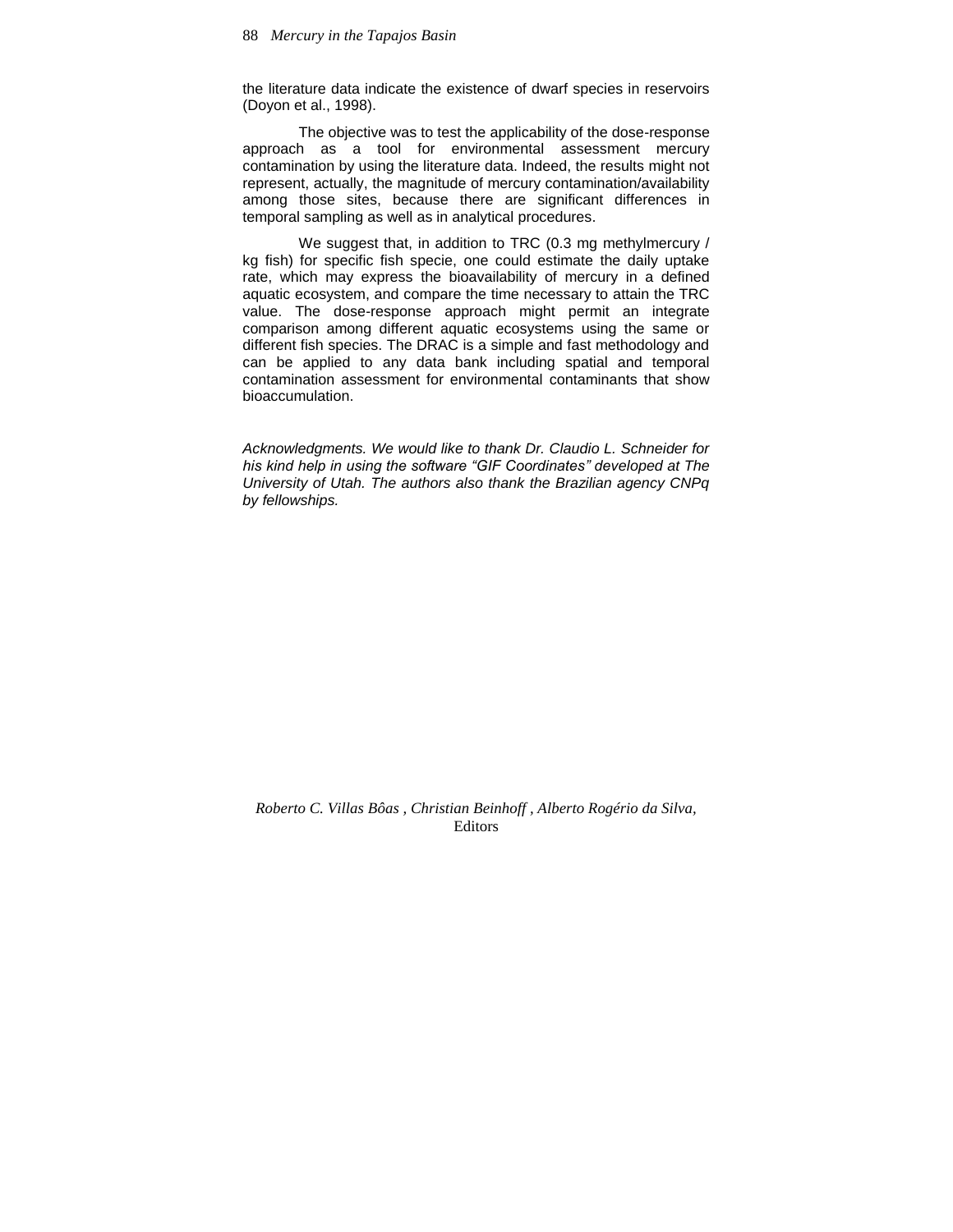| Table 4. Popular and scientific names, food habit, locality, date and                                    |
|----------------------------------------------------------------------------------------------------------|
| number of fish collected (N), observed effect (OE; $\mu$ g.Kg $^{\text{-1}}$ ), estimated                |
| daily uptake rate (DUR; $\mu$ g.Kg <sup>-1</sup> .d <sup>-1</sup> ), estimated time of exposure to       |
| attain either $300\mu$ g.Kg <sup>-1</sup> (T300, years) or $500\mu$ g.Kg <sup>-1</sup> (T500, years) and |
| references.                                                                                              |

| (years)<br>ΰũ<br>164<br>55<br>c<br>Co<br>23<br>9<br>41<br>21<br>4<br>ď<br>⊣<br>(µg.Kg <sup>1</sup> d <sup>1</sup> )<br>$\frac{3}{2}$<br>S<br>S<br>89<br>g<br>S: 0<br>e<br>O<br>8<br>ă<br>3<br>8<br>02<br>$\overline{a}$<br>(HJ, Kg')<br>1000<br>ģ<br>610<br>g<br>g<br>g<br>go<br>g<br>8<br>8<br>g<br>8<br>g<br>Ą<br>S<br>29<br>g<br>န္တ<br>8<br>g<br>5<br>z<br>ద్<br>۵<br>1995-1996<br>990-1991<br>1990-1991<br>1990-1991<br>Date<br>1978<br>1978<br>1978<br>1978<br>1992<br>1992<br>1995<br>1992<br>Tucuruí River- Reservair (PA, BR) <sup>4</sup><br>Tongue River-Reservair (EUA)<br>Tongue River-Reservair (EUA)<br>Tongue River-Reservair (EUA)<br>Tongue River-Reservair (EUA)<br>Lagoons -Santarém (PA, BR) <sup>3</sup><br>Conceição Lagoon (SC, BR) <sup>2</sup><br>llha Grande Bay (RJ, BR) <sup>2</sup><br>Guanabara Bay (RJ, BR) <sup>2</sup><br>Gulf of Trieste (Slovenia) <sup>7</sup><br>Sepetiba Bay (RJ, BR) <sup>2</sup><br>Tapajós River (PA, BR) <sup>3</sup><br>Locality<br>ť<br>Ō<br>Ò<br>Ō.<br>n<br>Stizostedion vitreum<br>Ponoxis annularis<br>Scientific name<br>Canger conger<br>Micropoconias<br>Micropogonias<br>Micropognias<br>Micropogonias<br>Stizostedion<br>canadense<br>Esox lucius<br>Cichia spp<br>Cichia spp<br>Cichia spp<br>fumieri<br>fumieri<br>fumien<br>fumieni<br>Popular name<br>Northern Pike<br>White craple<br>Tucunaré<br>Tucunaré<br>Tucunaré<br>Walleye<br>Corvina<br>Corvina<br>Corvina<br>Corvina<br>Sauger |  |  |  | ö | DUR | <b>1300</b> | T500              |
|-------------------------------------------------------------------------------------------------------------------------------------------------------------------------------------------------------------------------------------------------------------------------------------------------------------------------------------------------------------------------------------------------------------------------------------------------------------------------------------------------------------------------------------------------------------------------------------------------------------------------------------------------------------------------------------------------------------------------------------------------------------------------------------------------------------------------------------------------------------------------------------------------------------------------------------------------------------------------------------------------------------------------------------------------------------------------------------------------------------------------------------------------------------------------------------------------------------------------------------------------------------------------------------------------------------------------------------------------------------------------------------------------------------------------------------------------------------------|--|--|--|---|-----|-------------|-------------------|
|                                                                                                                                                                                                                                                                                                                                                                                                                                                                                                                                                                                                                                                                                                                                                                                                                                                                                                                                                                                                                                                                                                                                                                                                                                                                                                                                                                                                                                                                   |  |  |  |   |     |             | (years)           |
|                                                                                                                                                                                                                                                                                                                                                                                                                                                                                                                                                                                                                                                                                                                                                                                                                                                                                                                                                                                                                                                                                                                                                                                                                                                                                                                                                                                                                                                                   |  |  |  |   |     |             | 6.8               |
|                                                                                                                                                                                                                                                                                                                                                                                                                                                                                                                                                                                                                                                                                                                                                                                                                                                                                                                                                                                                                                                                                                                                                                                                                                                                                                                                                                                                                                                                   |  |  |  |   |     |             | 6.8°              |
|                                                                                                                                                                                                                                                                                                                                                                                                                                                                                                                                                                                                                                                                                                                                                                                                                                                                                                                                                                                                                                                                                                                                                                                                                                                                                                                                                                                                                                                                   |  |  |  |   |     |             | 6.8               |
|                                                                                                                                                                                                                                                                                                                                                                                                                                                                                                                                                                                                                                                                                                                                                                                                                                                                                                                                                                                                                                                                                                                                                                                                                                                                                                                                                                                                                                                                   |  |  |  |   |     |             | 27.05             |
|                                                                                                                                                                                                                                                                                                                                                                                                                                                                                                                                                                                                                                                                                                                                                                                                                                                                                                                                                                                                                                                                                                                                                                                                                                                                                                                                                                                                                                                                   |  |  |  |   |     |             | 31.6              |
|                                                                                                                                                                                                                                                                                                                                                                                                                                                                                                                                                                                                                                                                                                                                                                                                                                                                                                                                                                                                                                                                                                                                                                                                                                                                                                                                                                                                                                                                   |  |  |  |   |     |             | 10.5 <sup>6</sup> |
|                                                                                                                                                                                                                                                                                                                                                                                                                                                                                                                                                                                                                                                                                                                                                                                                                                                                                                                                                                                                                                                                                                                                                                                                                                                                                                                                                                                                                                                                   |  |  |  |   |     |             | $13.7^{6}$        |
|                                                                                                                                                                                                                                                                                                                                                                                                                                                                                                                                                                                                                                                                                                                                                                                                                                                                                                                                                                                                                                                                                                                                                                                                                                                                                                                                                                                                                                                                   |  |  |  |   |     |             | 17.0°             |
|                                                                                                                                                                                                                                                                                                                                                                                                                                                                                                                                                                                                                                                                                                                                                                                                                                                                                                                                                                                                                                                                                                                                                                                                                                                                                                                                                                                                                                                                   |  |  |  |   |     |             | $\frac{8}{6}$     |
|                                                                                                                                                                                                                                                                                                                                                                                                                                                                                                                                                                                                                                                                                                                                                                                                                                                                                                                                                                                                                                                                                                                                                                                                                                                                                                                                                                                                                                                                   |  |  |  |   |     |             | 20                |
|                                                                                                                                                                                                                                                                                                                                                                                                                                                                                                                                                                                                                                                                                                                                                                                                                                                                                                                                                                                                                                                                                                                                                                                                                                                                                                                                                                                                                                                                   |  |  |  |   |     |             | ີອ                |
|                                                                                                                                                                                                                                                                                                                                                                                                                                                                                                                                                                                                                                                                                                                                                                                                                                                                                                                                                                                                                                                                                                                                                                                                                                                                                                                                                                                                                                                                   |  |  |  |   |     |             | 34                |

*Roberto C. Villas Bôas , Christian Beinhoff , Alberto Rogério da Silva,* Editors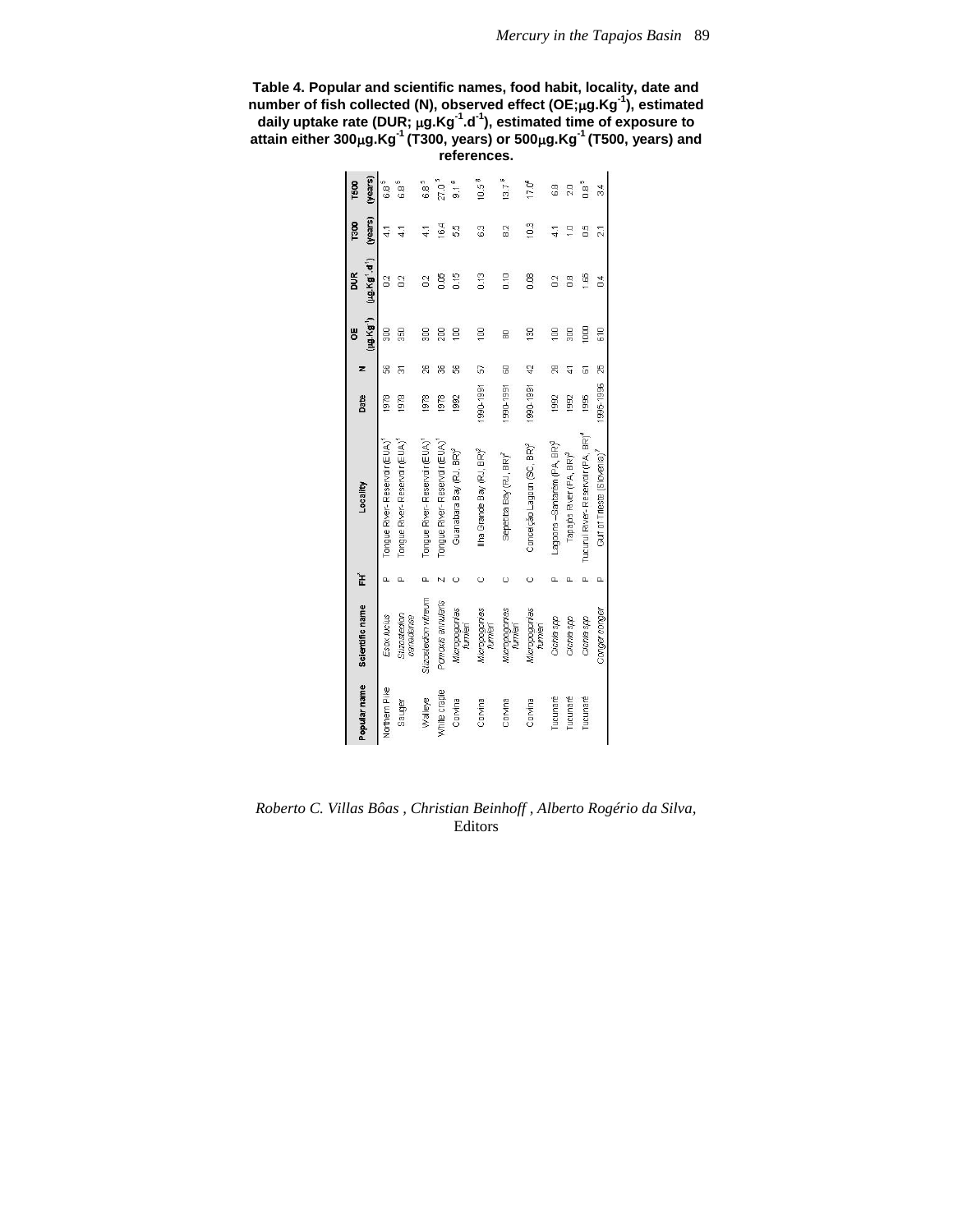# **REFERENCES**

- Akagi H, Kinjo Y, Branches F, Malm O, Harada M Pfeiffer WC, Kato H (1994) Methilmercury pollution in Tapajos river basin, Amazon Environ Sci 3: 25-32.
- American Public Health Association (1985) Part 800 Toxicity test methods for aquatic organisms, In: 16th Edition, Greenberg AE, Trussell RE, Clesceri, L. and Frason MAH (ed) Standard Methods for Examination of Water and Wastewater. Baltimore, Maryland, USA, p. 689-819.
- Bidone ED, Castilhos ZC , Cid de Souza TM, Lacerda LD (1997) Fish contamination and human exposure to mercury in the Tapajós River basin, Pará State: a screening approach. Bull Environ Contam Toxicol 59: 194-201.
- Brabo E, Santos E, de Jesus I, Mascarenhas AFS, Faial KF(2000) Mercury contamination of fish and exposures of an indigenous community in Pará State, Brazil. Environmental Research Section A 84, 197-203
- Bruggeman WA (1982) Hidrophobic interactions in the aquatic environment. In: Hutzinger O (ed) The Handbook of environmental chemistry, vol 2. Spring-Verlag, Germany, p 205.
- Cabana G, Tremblay A, Kaff J, Rasmussen JB (1994) Pelagic food chain Structure in Ontario Lakes: A determinant of mercury levels in lake trout (Salvelinus namaycush). Canadian J Fish Aquat Sci 51:381-389.
- Câmara VM (1993) Mercúrio em áreas de garimpo de ouro. Série Vigilância 12.
- Câmara, VM & Corey, G (1992) O caso dos garimpos de ouro no Brasil. Epidemiologia e meio ambiente.
- Castilhos ZC, Bidone ED, Lacerda, LD (1998) Increase of the background human exposure to mercury though fish consunption due to gold mining at the Tapajós river region, Amazon. Bull Environ Contam Toxicol 61: 202-209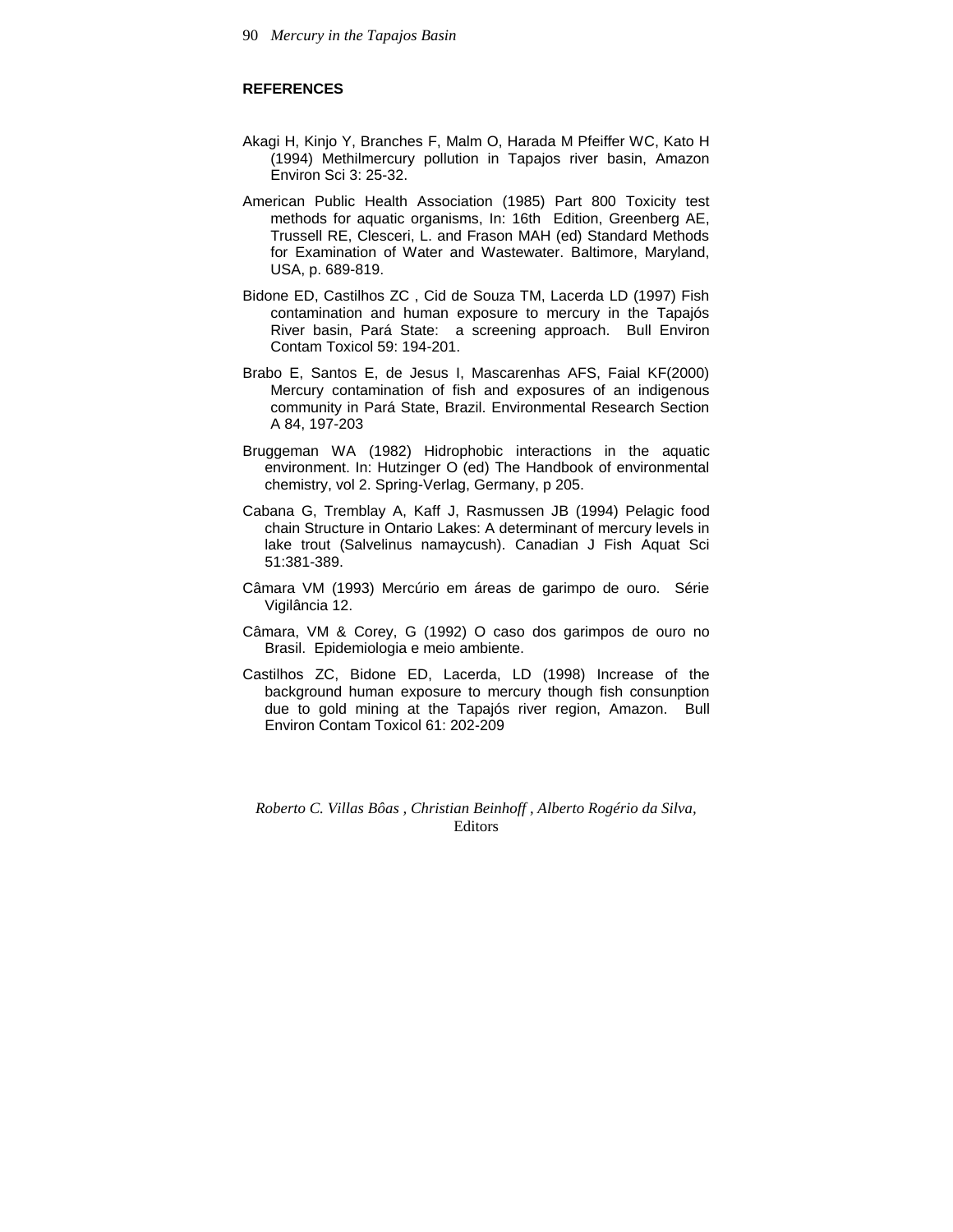- Castilhos ZC (1999) Estimativa da taxa de captação diária de Hg por Micropogonias furnieri a partir da interrelação dose-resposta em quatro estuários brasileiros. "Workshop" Efeitos de Poluentes em Organismos Marinhos, UFF/FAPERJ; 08 a 10 de novembro de 1999, p.22.
- Castilhos ZC & Bidone ED (2000) Mercury biomagnification in the icthyofauna of the Tapajós River Region, Brazil. Bull Environ Contam Toxicol 64:5, 693-700.
- Castilhos ZC, Bidone ED, Hartz, S (2001) Bioaccumulation of Hg by Tucunaré (Cichla ocellaris.) from Tapajós River Region, Brazilian Amazon. A Field Dose-Response Approach. Bull Environ Contam Toxicol 66:631-637.
- Castilhos ZC and Lima C (2001) Interrelação dose-resposta para a avaliação da magnitude da contaminação mercurial em peixes. VI Congresso de Geoquímica dos Países de Língua Portuguesa-Faro, Portugal, 9 a 12 de abril de 2001.
- Clarkson TW (1994) The toxicology of mercury and its compounds. In: Watras CJ, Huckabee JW (ed) Mercury pollution: Integration and synthesis. Lewis Publishers, Boca Raton, Florida, USA, p. 631-640.
- Cleary D (1994) Mercury contamination in the Brazilian Amazon: Na overview of epidemiological issues. In: Proceedings of the international workshop on "Environmental mercury pollution and its health effects in Amazon river basin", Rio de Janeiro, Brazil, p. 61- 72.
- Dämgen U and Grünhage L (1998) Response of a grassland ecosystem to air pollutans. V. A toxicological model for the assessment of dose-response relationship for air pollutants and ecosystems. Environ Pollut 101:375-380.
- Driscoll CT, Schofield CL, Munson R K, Yan C, Kolsapple JG (1994)The mercury cycle and fish in the Adirondack lakes. Environ Sci Technol 28:136-143.
- Doyon J-F; Bernatchez L, Gendron M, Verdon R, Fortin R (1998) Comparison of normal and dwarf populations of lake whitefish (*Coregonus clupeaformis*) with reference to hydroelectric reservoirs in northern Quebec. Arch Hydrobiol Spec Issues Advanc Limnol 50:97-108.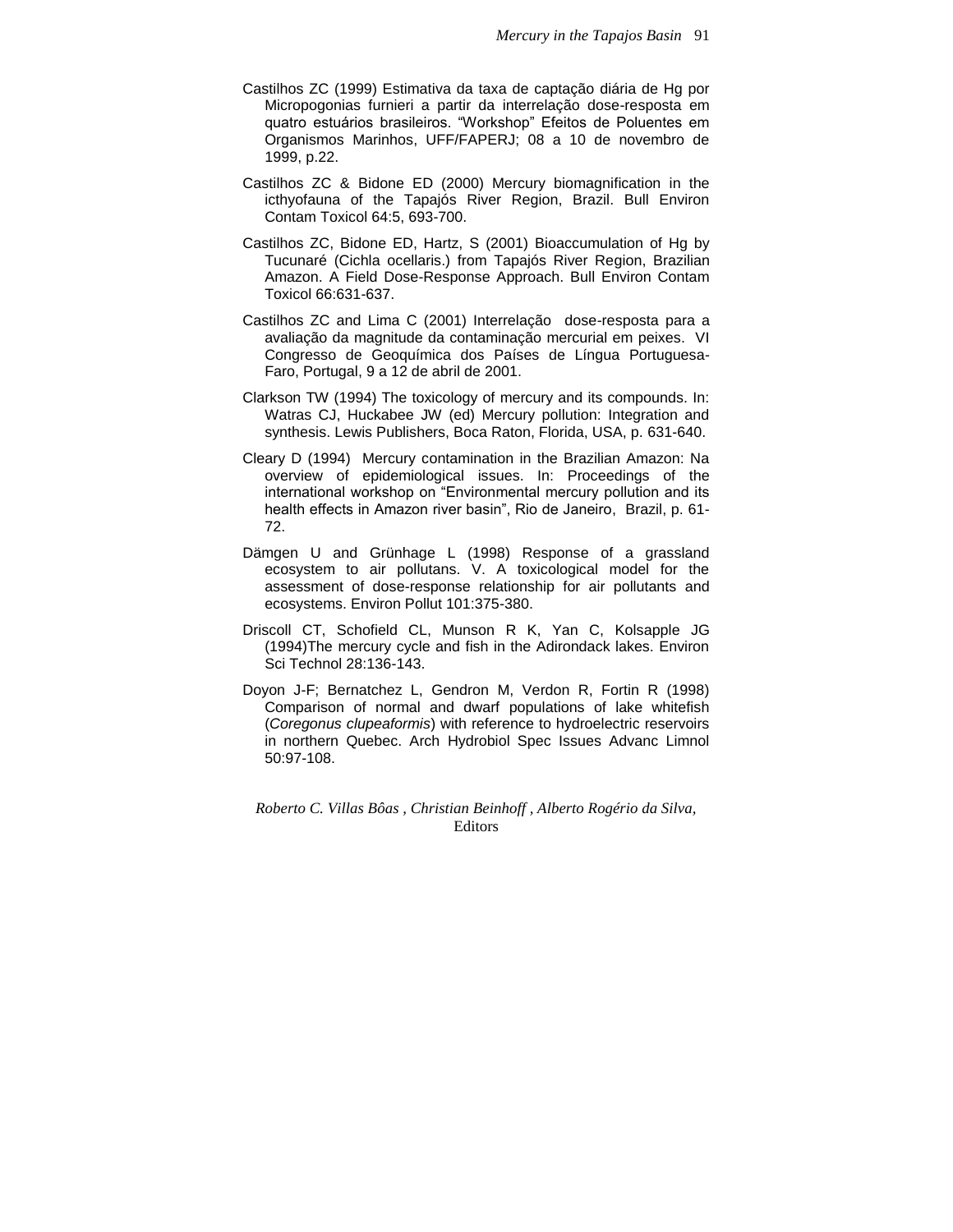- Håkanson, L (1980) An ecological risk index aquatic pollution control. A sedimentological approach. Water Res:975-1001.
- Håkanson, L (1991) Mercury in fish-geographical and temporal perspectives. Wat Air Soil Pollut 55:159-177.
- Horvat, M et al (1999) Mercury in contaminated coastal environments; a case study: the Gulf of Trieste. Sci Tot Environ 237/238:43-56.
- Huckabee JW, Elwood JW, Hildebrand SG (1979) Accumulation of mercury in freshwater biota. In: Nriagu JO (ed). The biogeochemistry of mercury in the environment, Elsevier, North Holland, Amsterdam, p. 277-302.
- IRIS Integrate Risk Information System (1995) EPA, Office of research and Development, Washington, DC.
- Johnels AGT, Westemark T, Berg W, Persson PI and Sjonstrand (1967) Pike (Esox lucius L) and some other aquatic organisms in Sweden as indicators of mercury contamination in the environment. Oikos 18:232-33.
- Kherig, H. (1992) Estudo comparativo dos níveis de concentração de mercúrio total em corvinas (Micropogonias furnieri) de quatro estuários brasileiros. Dissertação de mestrado - Rio de Janeiro - PUC.
- Lacerda, LD; Solomons, W (1991) Duch ministry of housing, physical planing and environment. Chemical Time Bomb Project.

Lacerda, LD (1997) Evolution of mercury contamination in Brazil. Wat Air Soil Pollut 97:247-255.

- Mahaffey, K. (2001) Mercury as an environmental problem: perspectives on health effects and strategies for risk management . 6th ICMGP 2001 - Minamata, Japan.
- Mayers GP; Marsh DO; Davidson PW (1995) Main neurodevelopmental study of Seychellois childrenfollowing in utero exposure to methylmercury from a maternal fish diet: outcome at six mouths. Neurotoxicol 16:65333-664.
- Mayers GJ (2001) The Seychelles child development study: testing and results at 107 months of age. ICMGP, Japão, 15 a 19/11; Keynote Lectures, p.12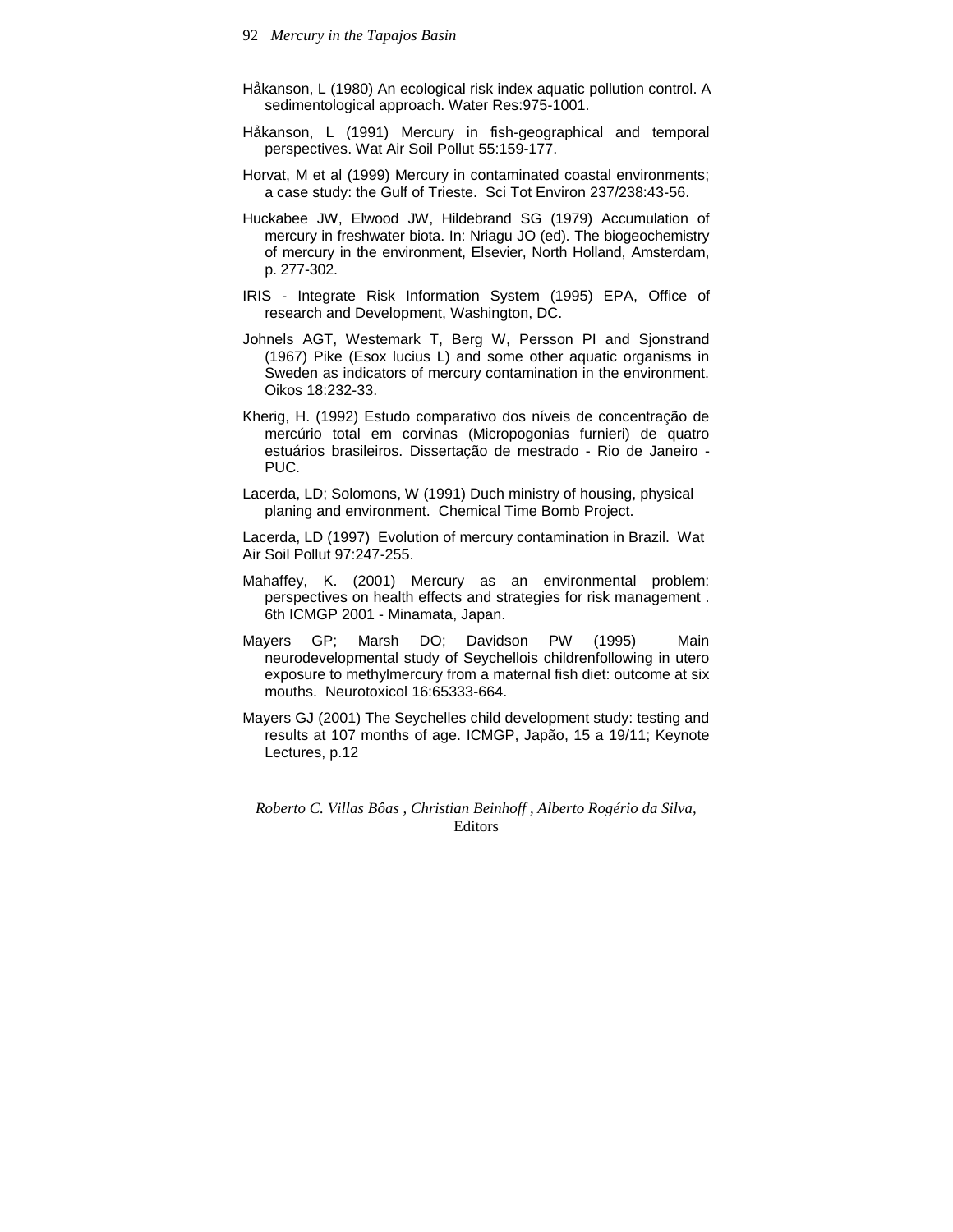- OPAS/OMS Organização Pan-Americana da Saúde / Organização Mundial da Saúde (1996) Projeto de avaliação de risco à saúde na região amazônica relacionados com a contaminação ambiental por mercúrio
- Peterson MJ; Southworth GR; Crumby WD (1996) Monitoring mercury in fish in a stream system receiving multiple industrial inputs. Environ Monit Assess 40: 91-105.
- Phillips DJH (1980) The effects of age (size, weight) on trace metals in aquatic biota. In: Mellanby K (ed) Quantitative aquatic biological indicators. Applied Science Publishers, Essex, England.
- Phillips GR, Lenhart TE, Gregory RW (1980) Relation between trophic position and mercury accumulation among fishes from the Tongue river reservior, Montana. Environ Res 22:73-80.
- Porvari P (1995) Mercury levels of fish in Tucuruí hydroeletric reservior and in river Mojú in Amazonia, in the state of Pará, Brazil. Sci Total Environ 175:109-117.
- Post JR, Vandenbos R and Mcqueen J (1996) Uptake rates of foodchain and waterborne mercury by fish: field measurements, a mechanistic model, and an assessment of uncertainties. Canadian J Fish Aquat Sci 53:395-407.
- Ross EM & Gilman AG (1985) Pharmacodynamics: Mechanisms of drug action and the relationship between drug concentration and effec. In: Goodman A, Gilman A, Goodman LS, Rall TW, Murad F (ed)  $17<sup>th</sup>$  Goodman and Gilman's The Pharmacological Basis of Therapeutics MacMillan Publishing Company, New York, NY, p.35- 48.
- Ruffino ML, Isaac VJ (1995) Life cycle na a biological parameters of several Brazilian Amazon fish species. NAGA, The ICLARM Quartely 18: 41-45.
- Schneider, C (2000) GIF Coordinates software developed at The University of Utah.
- Schoeny, R (1996) Use of genetic toxicology data in U S EPA risk assessment: The mercury study report as an example. Environ Health Perspect 104:663-673.